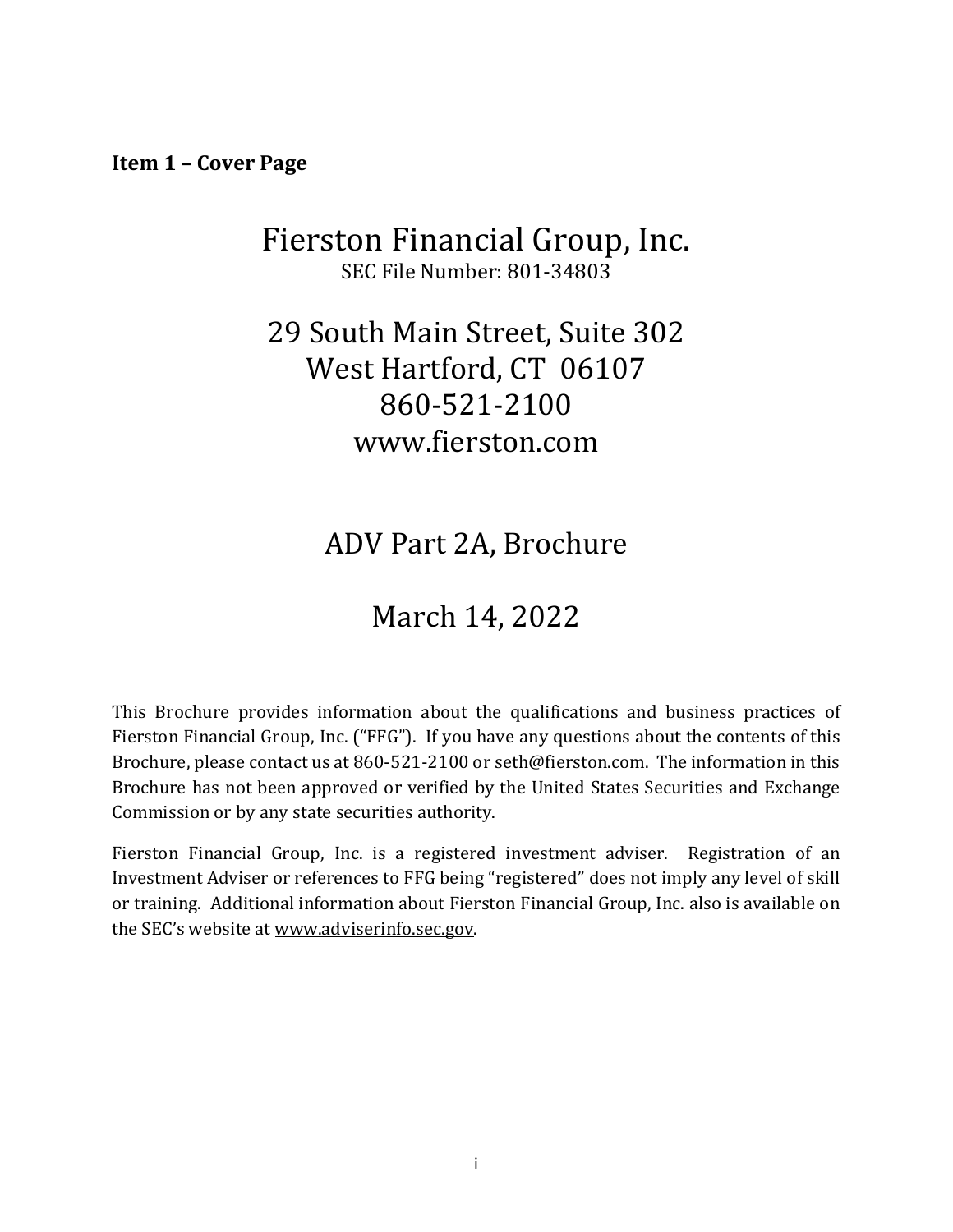## **Item 2 – Material Changes**

Since the February 22, 2021 annual amendment filing, there have been no material changes to this Disclosure Brochure. Certain non-material changes have been made at Item 4 regarding retirement account rollovers, custodial fees and retirement plan management.

<span id="page-1-0"></span>ANY QUESTIONS: FFG's Chief Compliance Officer, Seth Fierston, remains available to address any questions about this ADV Part 2A Brochure.

# **Item 3 -Table of Contents**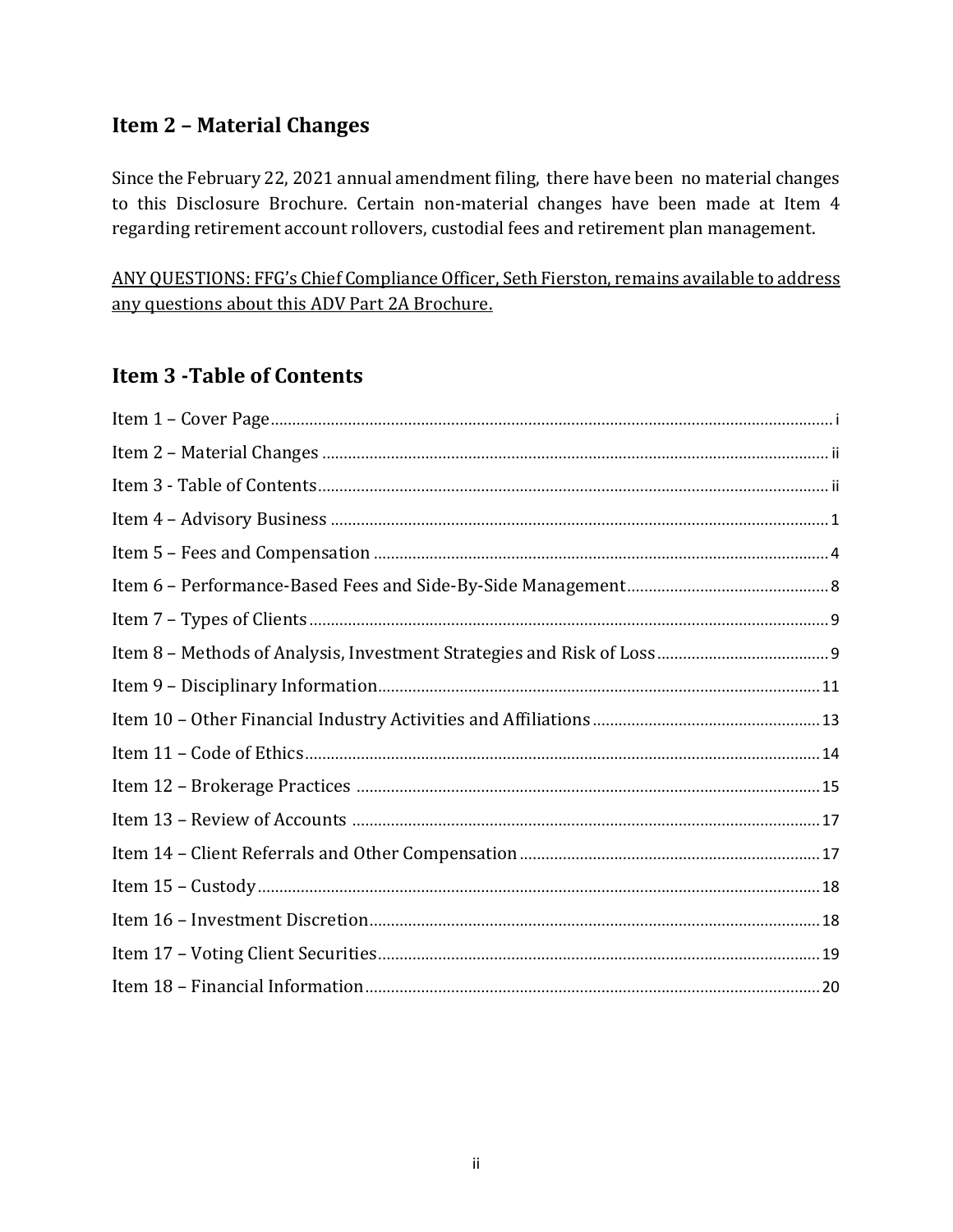## <span id="page-2-0"></span>**Item 4 – Advisory Business**

Fierston Financial Group, Inc. ("FFG") is a Connecticut corporation formed on January 9, 1989 and registered as an investment adviser with the SEC in 1989. Seth B. Fierston and Brian S. Fierston are FFG's principal owners.

FFG provides its investment services based on the clients' individual goals and circumstances. FFG manages client portfolios consisting primarily of no load (or load waived) mutual funds, including mutual funds covering fixed income asset classes.

As of December 31, 2021, FFG had \$835,963,837 in regulatory assets under management on a discretionary basis.

### **PORTFOLIO MANAGEMENT SERVICES**

Before engaging FFG to provide investment advisory services, new clients will be required to enter into an Investment Advisory Agreement with FFG setting forth the terms and conditions of the engagement (including termination), describing the scope of the services to be provided, and the fee that is due from the client.

FFG provides continuous advice to a client regarding the investment of client funds based on the individual needs of the client. Through personal discussions in which goals and objectives based on a client's particular circumstances are established, FFG develops a client's investment profile and creates and manages a portfolio based on that profile. Clients may, at any time, impose reasonable restrictions in writing upon FFG's advisory services. FFG will manage advisory accounts on a discretionary basis. Account supervision is guided by the stated objectives of the client (i.e., conservative, balanced, or aggressive).

FFG will typically create a portfolio consisting primarily of no-load (or load waived) mutual funds. In limited circumstances, FFG's client portfolios may also contain other securities, including but not limited to, exchange traded funds ("ETFs"), individual exchange-traded equity securities (stocks), fixed income securities, U.S. government bonds, agency bonds, municipal securities, certificates of deposit and cash or cash equivalents. FFG will allocate the client's assets among various investments taking into consideration the overall management style selected by the client. The mutual funds will be selected based on any or all of the following criteria: the fund's performance history; the asset class in which the fund invests; the track record of the fund's manager; the fund's investment objectives; the fund's management style and philosophy; and the fund's management fee structure.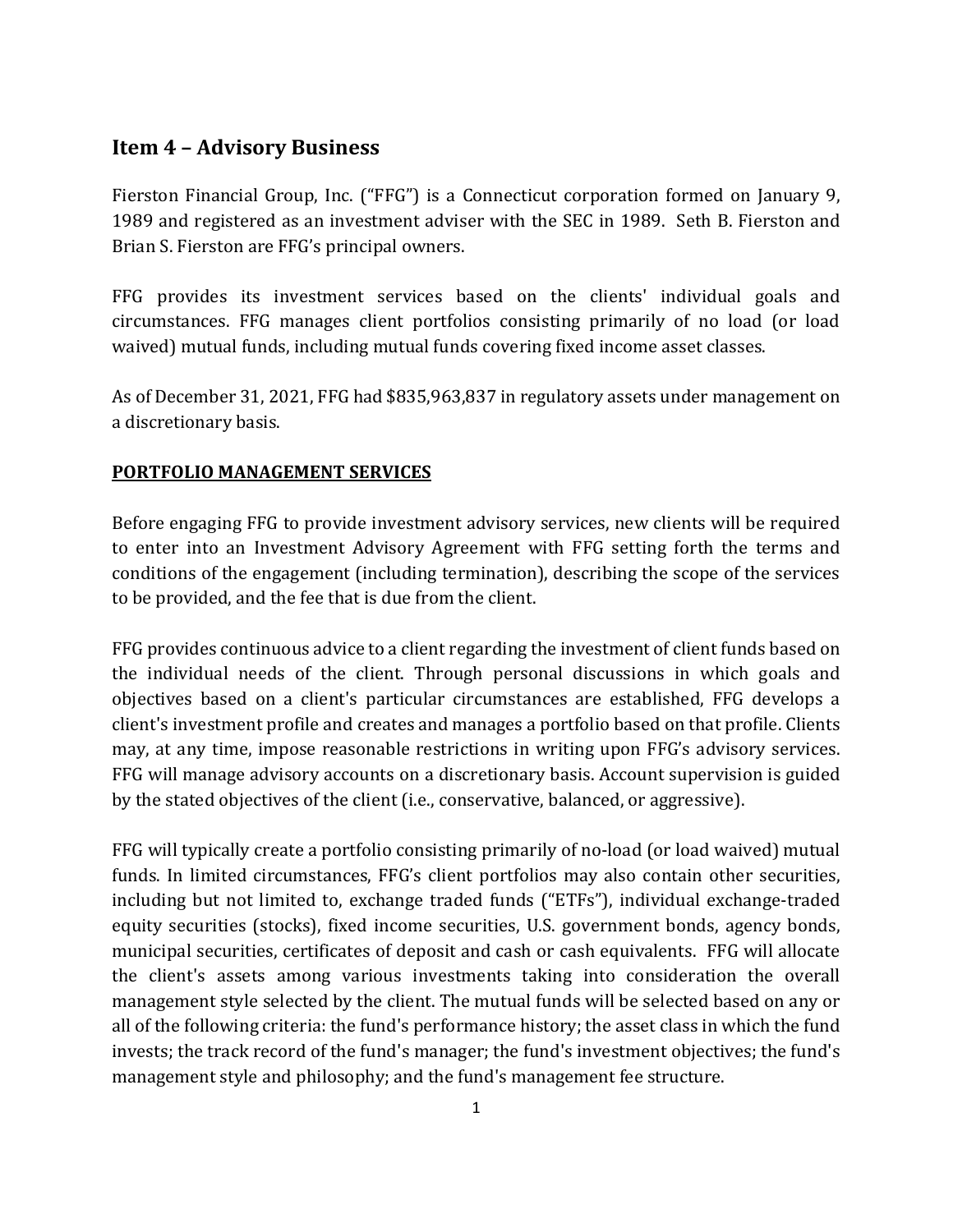As more fully detailed in Item 8 below, portfolio weighting between funds and market sectors will be determined by each client's individual needs and circumstances. Clients will have the opportunity to place reasonable restrictions on the types of investments that will be made on the client's behalf. Clients will retain individual ownership of all securities.

As part of the portfolio management process, or upon specific client request, FFG may provide general financial planning and consulting services without additional charge. While FFG believes that it is important for the client to address financial planning issues on an ongoing basis, FFG's investment management fee will remain the same regardless of whether the client addresses those issues with FFG. If FFG determines in its sole discretion that the client seeks extraordinary planning and/or consultation services FFG may offer to charge for such additional services under a separate, stand-alone Financial Planning and Consulting Agreement as described below.

## <span id="page-3-0"></span>**FINANCIAL PLANNING AND CONSULTING SERVICES (STAND-ALONE)**

To the extent requested by a client, FFG may agree to provide financial planning or consulting services (including investment and non-investment related matters, including estate planning, insurance planning, etc.) on a stand-alone separate fee basis. Before engaging FFG to provide stand-alone planning or consulting services, clients are required to enter into a Financial Planning and Consulting Agreement with FFG setting forth the terms and conditions of the engagement (including termination), describing the scope of the services to be provided, and the portion of the fee that is due from the client before FFG commences services.

### **MISCELLANEOUS**

Limitations of Financial Planning and Non-Investment Consulting/Implementation Services. FFG does not serve as an attorney, accountant, or insurance agency, and no portion of its services should be construed as legal advice, accounting advice, or insurance implementation services. Accordingly, FFG does not prepare estate planning documents, tax returns or sell insurance products. Unless specifically agreed in writing, neither FFG nor its representatives are responsible to implement any financial plans or financial planning advice, provide ongoing financial planning services, or provide ongoing monitoring of financial plans or financial planning advice. The client is solely responsible to revisit the financial plan or financial planning advice with FFG, if desired. The client retains absolute discretion over all financial planning and related implementation decisions, and is free to accept or reject any recommendation from FFG and its representatives. FFG's financial planning and consulting services are completed upon communicating its recommendations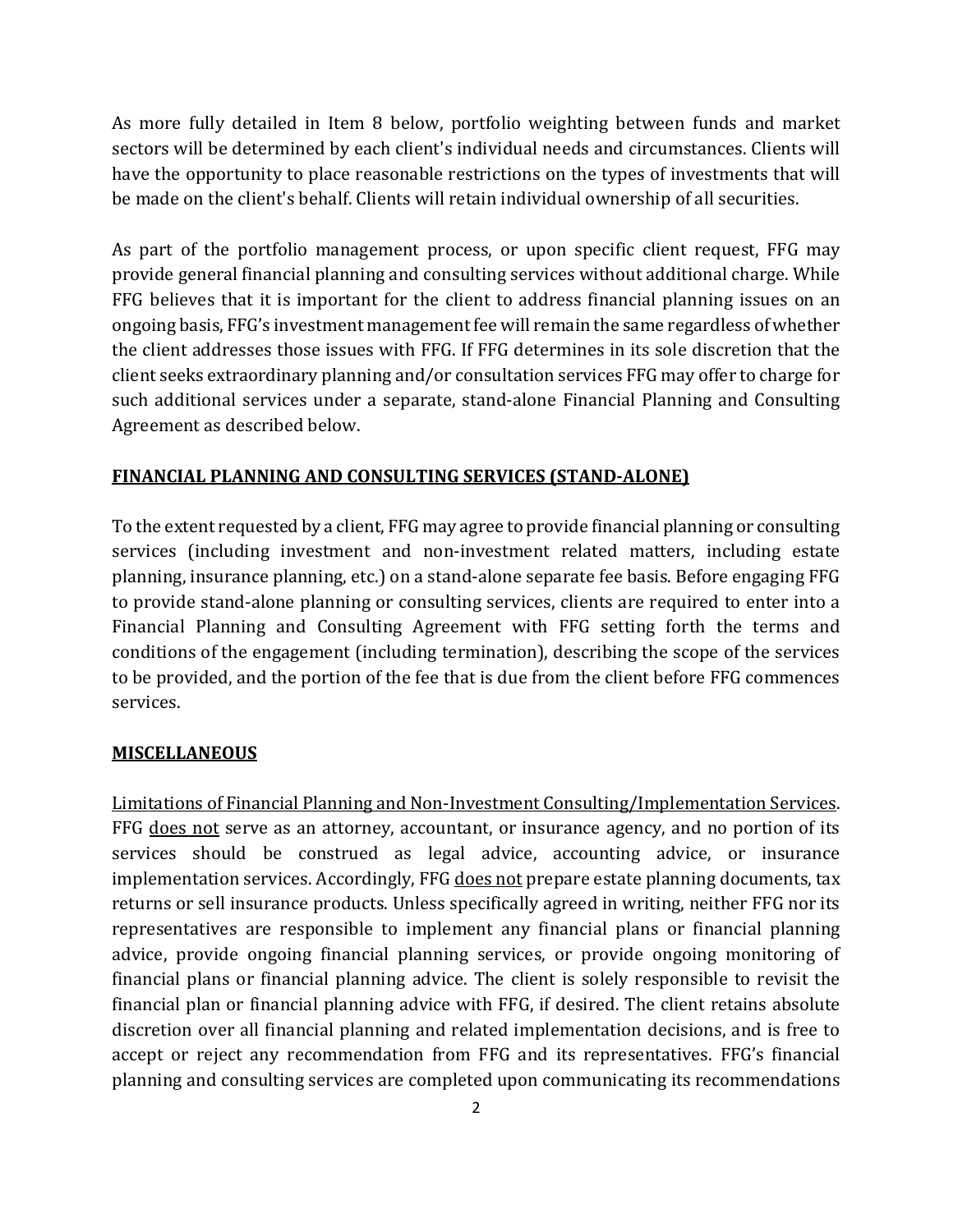to the client. To the extent requested by a client, FFG may recommend the services of other professionals for certain non-investment implementation purposes (i.e. attorneys, accountants, insurance agents, etc.). Clients are under no obligation to engage the services of any recommended professional, who shall be solely responsible for the quality and competency of the services they provide. If the client engages any unaffiliated recommended professional, and a dispute arises related to the engagement, the client should seek recourse exclusively from and against the engaged professional. The preceding sentence shall not limit or waive any applicable rights under federal or state law, including securities laws and fiduciary obligations that cannot be limited or waived.

Retirement Plan Rollovers. A client or prospective client leaving an employer typically has four options regarding an existing retirement plan (and may engage in a combination of these options): (i) leave the money in the former employer's plan, if permitted, (ii) roll over the assets to the new employer's plan, if one is available and rollovers are permitted, (iii) roll over to an Individual Retirement Account ("IRA"), or (iv) cash out the account value (which could, depending upon the client's age, result in adverse tax consequences). If FFG recommends that a client roll over their retirement plan assets into an account to be managed by FFG, such a recommendation creates a conflict of interest if FFG earns a new (or will increase its current) advisory fee as a result of the rollover. If FFG provides a recommendation as to whether a client should engage in a rollover or not (whether it is from an employer's plan or an existing IRA), FFG is acting as a fiduciary within the meaning of Title I of the Employee Retirement Income Security Act and/or the Internal Revenue Code, as applicable, which are laws governing retirement accounts. No client is under any obligation to rollover retirement plan assets to an account managed by FFG, whether it is from an employer's plan or an existing IRA. FFG'S Chief Compliance Officer, Seth B. Fierston, remains available to address any questions that a client or prospective client may have regarding the conflict of interest presented by a rollover recommendation.

Availability of Mutual Funds and Exchange Traded Funds. While FFG may allocate investment assets to mutual funds and ETFs that are not available directly to the public, FFG may also allocate investment assets to publicly-available mutual funds and ETFs that the client could purchase without engaging FFG as an investment adviser. However, if a client or prospective client determines to purchase publicly-available mutual funds or ETFs without engaging FFG as an investment adviser, the client or prospective client would not receive the benefit of FFG's initial and ongoing investment advisory services such as determining which funds are most appropriate to the client's financial condition, the objectives for management of that asset, and whether to trade or rebalance the funds on an ongoing basis. All fees imposed by the respective mutual funds and ETFs are separate from, and in addition to, FFG's portfolio management fee as described at Item 5 below.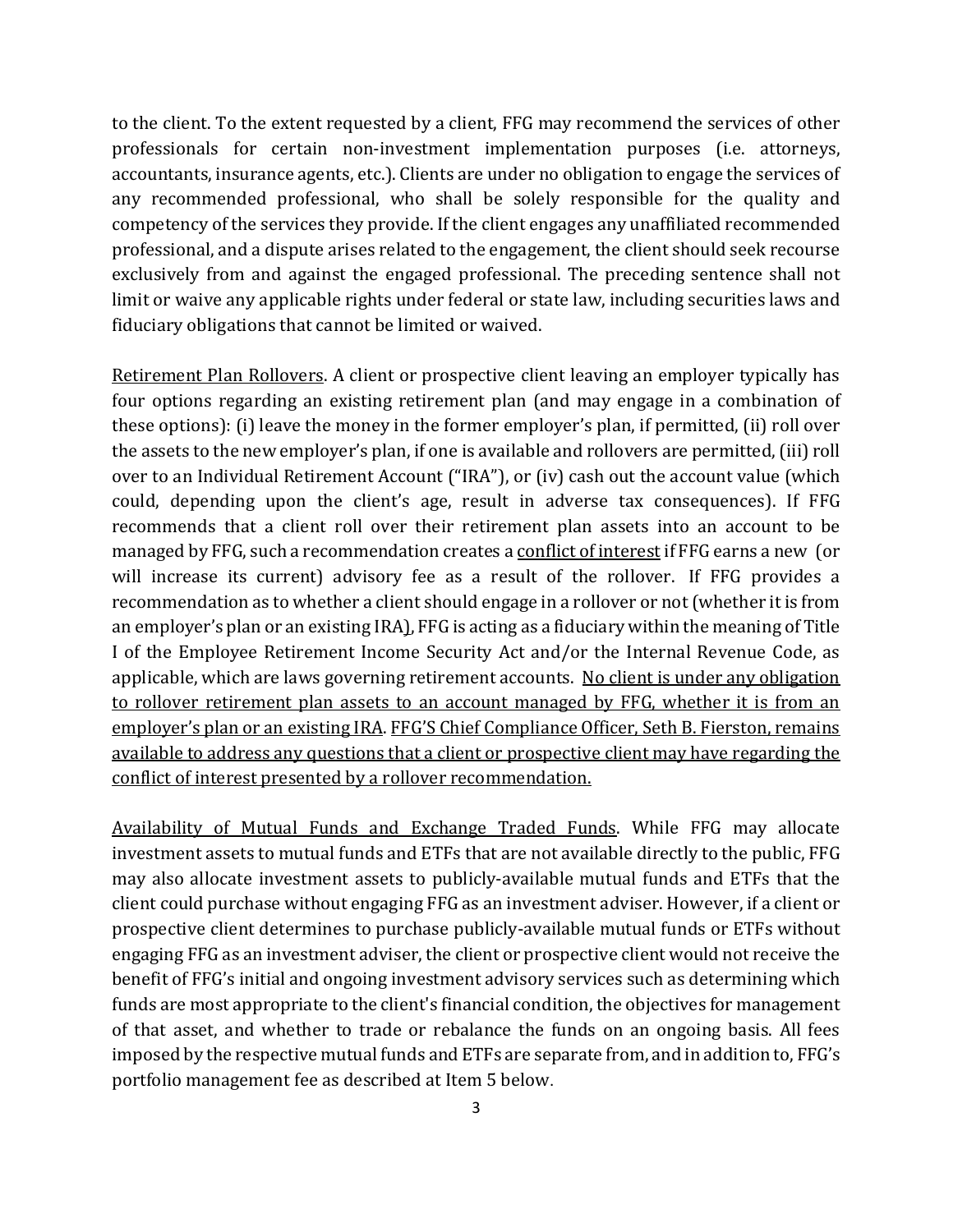Investment Risk. Different types of investments involve varying degrees of risk, and it should not be assumed that future performance of any specific investment or investment strategy (including the investments and/or investment strategies recommended or undertaken by FFG) will be profitable or equal any specific performance levels. Please refer to Item 8 for a more detailed description.

Portfolio Trading Activity / Inactivity. As part of its investment advisory services, FFG will review client portfolios on an ongoing basis to determine if any trades are necessary based upon various factors, including but not limited to investment performance, fund manager tenure, style drift, account additions/withdrawals, the client's financial circumstances, and changes in the client's investment objectives. Based upon these and other factors, there may be extended periods of time when FFG determines that trades within a client's portfolio are not prudent. Clients nonetheless remain subject to the fees described in Item 5 during periods of portfolio trading inactivity.

Cybersecurity Risk. The information technology systems and networks that FFG and its third-party service providers use to provide services to FFG's clients employ various controls, which are designed to prevent cybersecurity incidents stemming from intentional or unintentional actions that could cause significant interruptions in FFG's operations and result in the unauthorized acquisition or use of clients' confidential or non-public personal information. Clients and FFG are nonetheless subject to the risk of cybersecurity incidents that could ultimately cause them to incur losses, including for example: financial losses, cost and reputational damage to respond to regulatory obligations, other costs associated with corrective measures, and loss from damage or interruption to systems. Although FFG has established its systems to reduce the risk of cybersecurity incidents from coming to fruition, there is no guarantee that these efforts will always be successful, especially considering that FFG does not directly control the cybersecurity measures and policies employed by thirdparty service providers. Clients could incur similar adverse consequences resulting from cybersecurity incidents that more directly affect issuers of securities in which those clients invest, broker-dealers, qualified custodians, governmental and other regulatory authorities, exchange and other financial market operators, or other financial institutions.

Aggregation Platforms. FFG may provide its clients with access to aggregation services available through various platforms ("Platforms"). Collectively, the Platforms allow a client to view their complete asset allocation, including those assets that FFG does not manage (the "Unmanaged Assets"). FFG does not provide investment management, monitoring, or implementation services for the Unmanaged Assets. Therefore, FFG shall not be responsible for the investment performance of the Unmanaged Assets. Rather, the client and/or their advisor(s) that maintain management authority for the Unmanaged Assets, and not FFG,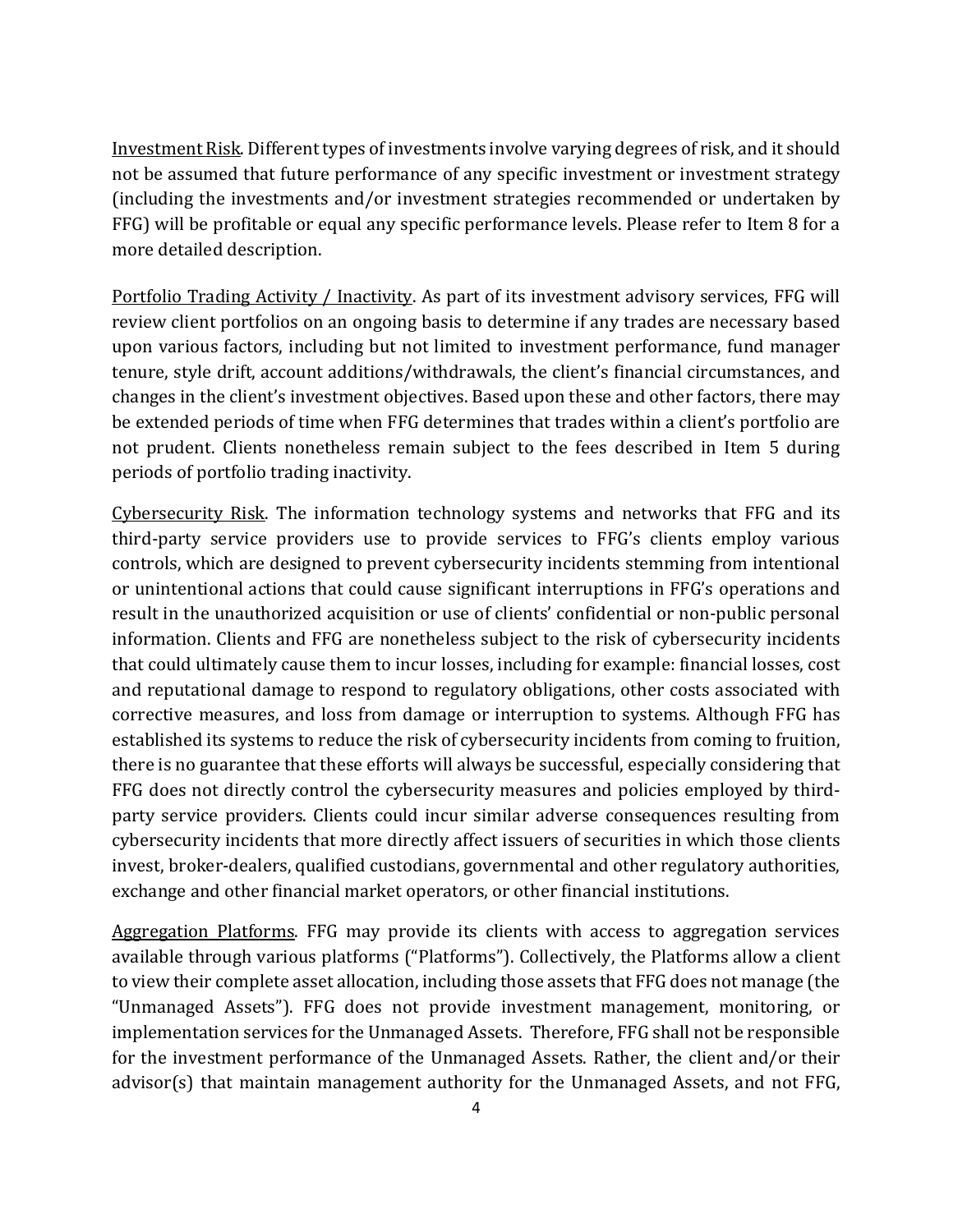shall be exclusively responsible for such investment performance. The client may choose to engage FFG to manage some or all of the Unmanaged Assets under the terms and conditions of an Investment Advisory Agreement between FFG and the client. The Platforms may also provide access to other types of information and applications, including financial planning concepts and functionality, which should not be construed as services, advice, or recommendations provided by FFG. FFG shall not be held responsible for any adverse results a client may experience if the client engages in financial planning or other functions available on the Platforms without FFG's assistance or oversight.

**Trustee Directed Plans**. FFG may be engaged to provide discretionary investment advisory services to ERISA retirement plans, whereby the Firm shall manage Plan assets consistent with the investment objective designated by the Plan trustees. In such engagements, FFG will serve as an investment fiduciary as that term is defined under The Employee Retirement Income Security Act of 1974 ("ERISA"). FFG will generally provide services on an "assets under management" fee basis per the terms and conditions of an *Investment Advisory Agreement* between the Plan and the Firm.

**Custodian Charges-Additional Fees.** As discussed below at Item 12 below, when requested to recommend a broker-dealer/custodian for client accounts, FFG generally recommends that Charles Schwab and Co, Inc. ("*Schwab")* serves as the broker-dealer/custodian for client investment management assets. Broker-dealers such as *Schwab* charge brokerage commissions, transaction, and/or other type fees for effecting certain types of securities transactions (i.e., including transaction fees for certain mutual funds, and mark-ups and mark-downs charged for fixed income transactions, etc.). The types of securities for which transaction fees, commissions, and/or other type fees (as well as the amount of those fees) shall differ depending upon the broker-dealer/custodian (while certain custodians, including *Schwab*, do not currently charge fees on individual equity transactions, others do). These fees/charges are in addition to Registrant's investment advisory fee at Item 5 below. FFG does not receive any portion of these fees/charges.

Margin / Securities Based Loans. Upon client request, FFG may recommend that a client establish a margin loan or a securities-based loan (collectively, "SBLs") with the client's broker-dealer/custodian or their affiliated banks (each, an "SBL Lender") to access cash flow. Unlike a traditional real estate-backed loan, an SBL has the potential benefit of enabling borrowers to access funds in a shorter time period, providing greater repayment flexibility, and certain tax benefits. Clients interested in learning more about the potential tax benefits of borrowing money on margin should consult with an accountant or tax advisor. The terms and conditions of each SBL are contained in a separate agreement between the client and the SBL Lender selected by the client, which terms and conditions may vary from client to client. Borrowing funds on margin is not suitable for all clients and is subject to certain risks,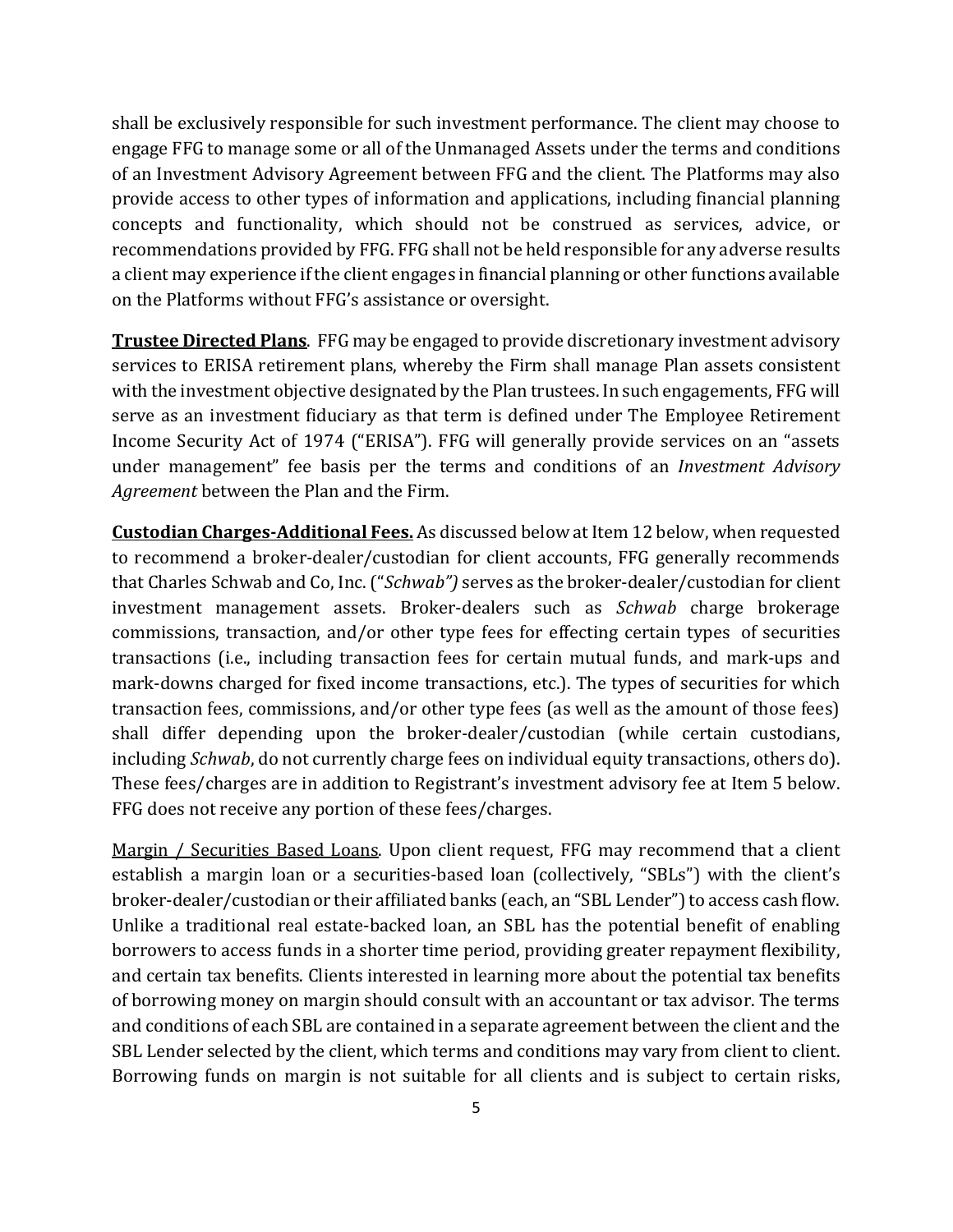including but not limited to: increased market risk, increased risk of loss, especially in the event of a significant downturn; liquidity risk; the potential obligation to post collateral or repay the SBL if the SBL Lender determines that the value of collateralized securities is no longer sufficient to support the value of the SBL; the risk that the SBL Lender may liquidate the client's securities to satisfy its demand for additional collateral or repayment / the risk that the SBL Lender may terminate the SBL at any time. Before agreeing to participate in an SBL program, clients should carefully review the applicable SBL agreement and all risk disclosures provided by the SBL Lender including the initial margin and maintenance requirements for the specific program in which the client enrolls, and the procedures for issuing "margin calls" and liquidating securities and other assets in the client's accounts.

If FFG recommends that a client apply for an SBL instead of selling securities that FFG manages for a fee to meet liquidity needs, the recommendation presents an ongoing conflict of interest because selling those securities (instead of leveraging those securities to access an SBL) would reduce the amount of assets to which FFG's investment advisory fee percentage is applied, and thereby reduce the amount of investment advisory fees collected by FFG. Likewise, the same ongoing conflict of interest is present if a client determines to apply for an SBL on their own initiative. These ongoing conflicts of interest would persist as long as FFG has an economic disincentive to recommend that the client terminate the use of SBLs. Clients are therefore reminded that they are not under any obligation to employ the use of SBLs, and are solely responsible for determining when to use, reduce, and terminate the use of SBLs. Although FFG seeks to disclose all conflicts of interest related to its recommended use of SBLs and related business practices, there may be other conflicts of interest that are not identified above. Clients are therefore reminded to carefully review the applicable SBL agreement and all risk disclosures provided by the SBL Lender as applicable, and contact FFG's Chief Compliance Officer with any questions regarding the use of SBLs.

Client Obligations. In performing its services, FFG shall not be required to verify any information received from the client or from the client's other professionals, and is expressly authorized to rely thereon. Clients remain responsible to promptly notify us if there is ever any change in their financial situation or investment objectives for the purpose of reviewing, evaluating, or revising our previous recommendations or services.

Disclosure Statement. A copy of FFG's written Brochure as set forth on Part 2 of Form ADV and Client Relationship Summary as set forth in Form CRS shall be provided to each client prior to, or contemporaneously with, the execution of the Investment Advisory Agreement or Financial Planning and Consulting Agreement.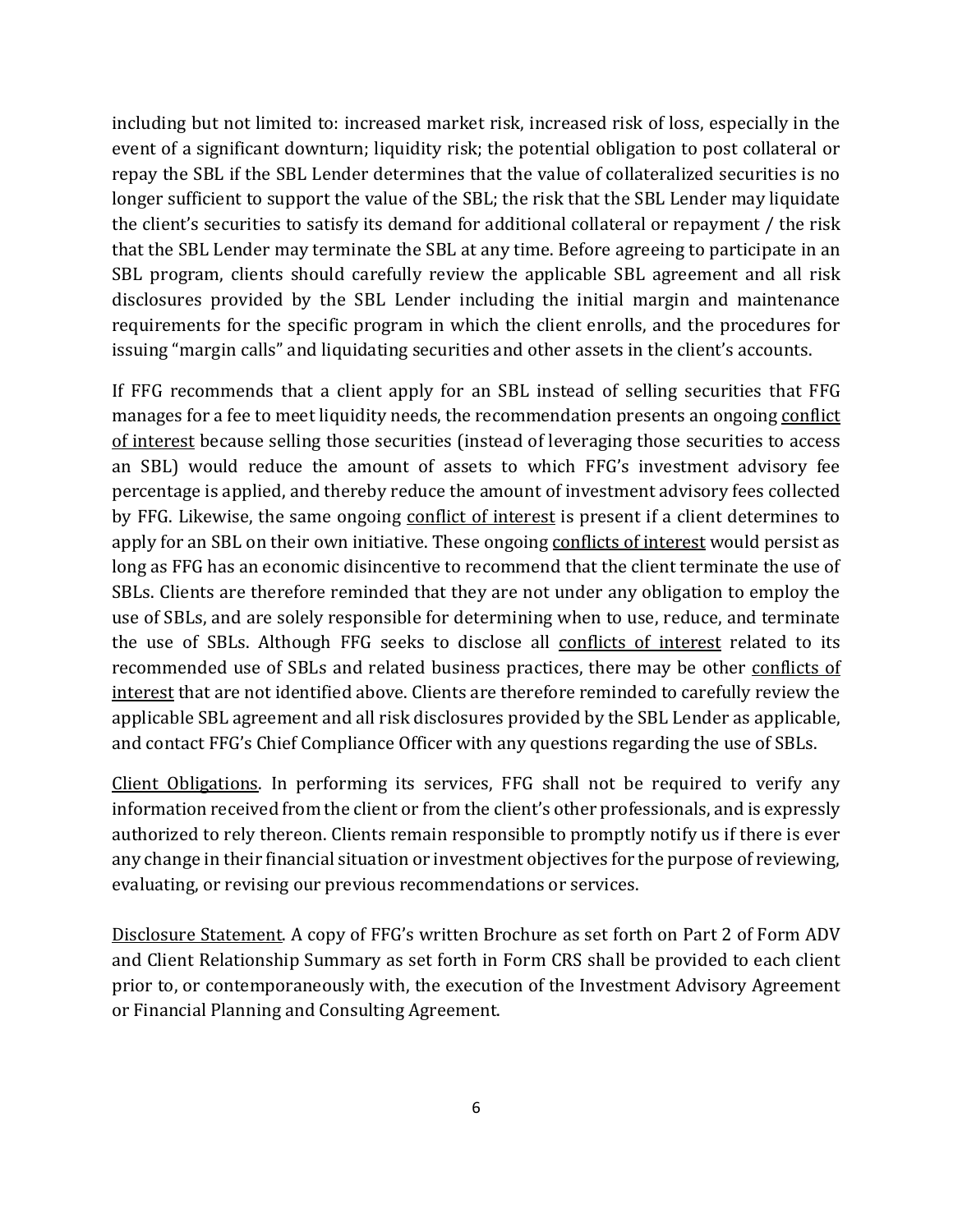# **Item 5 – Fees and Compensation**

## **PORTFOLIO MANAGEMENT SERVICES**

The annual fee for portfolio management services will typically be charged as a percentage of assets under management at the tiered rate of 1.00% per year for assets up to \$1,000,000 and 0.75% per year for assets above \$1,000,000.

FFG's portfolio management services fee will be charged quarterly in arrears based on the account value last day of the previous quarter, prorated for inflows and outflows that result in at least a \$25 increase or decrease in the amount of the quarterly fee. Clients may elect to be billed directly for fees or to authorize FFG to directly debit fees from their accounts. At FFG's discretion, the annual fee for portfolio management services may be charged on an hourly basis ranging from \$100 to \$500 per hour or on a fixed fee basis.

A minimum of \$1,000,000 of assets under management is required for Portfolio Management Services. This account size may be negotiable under certain circumstances. FFG may group certain related client accounts for the purposes of achieving the minimum account size and determining the annualized fee.

## **FINANCIAL PLANNING AND CONSULTING SERVICES (STAND-ALONE)**

FFG may provide financial planning and/or consulting services (including investment and non-investment related matters, including estate planning, insurance planning, etc.) on a stand-alone separate fee basis. FFG's planning and consulting fees are negotiable, but FFG generally charges between \$1,000 and \$5,000 on a fixed fee basis, or between \$100 and \$500 per hour on an hourly basis, depending upon the level, complexity, and scope of the services required and the professional rendering the services.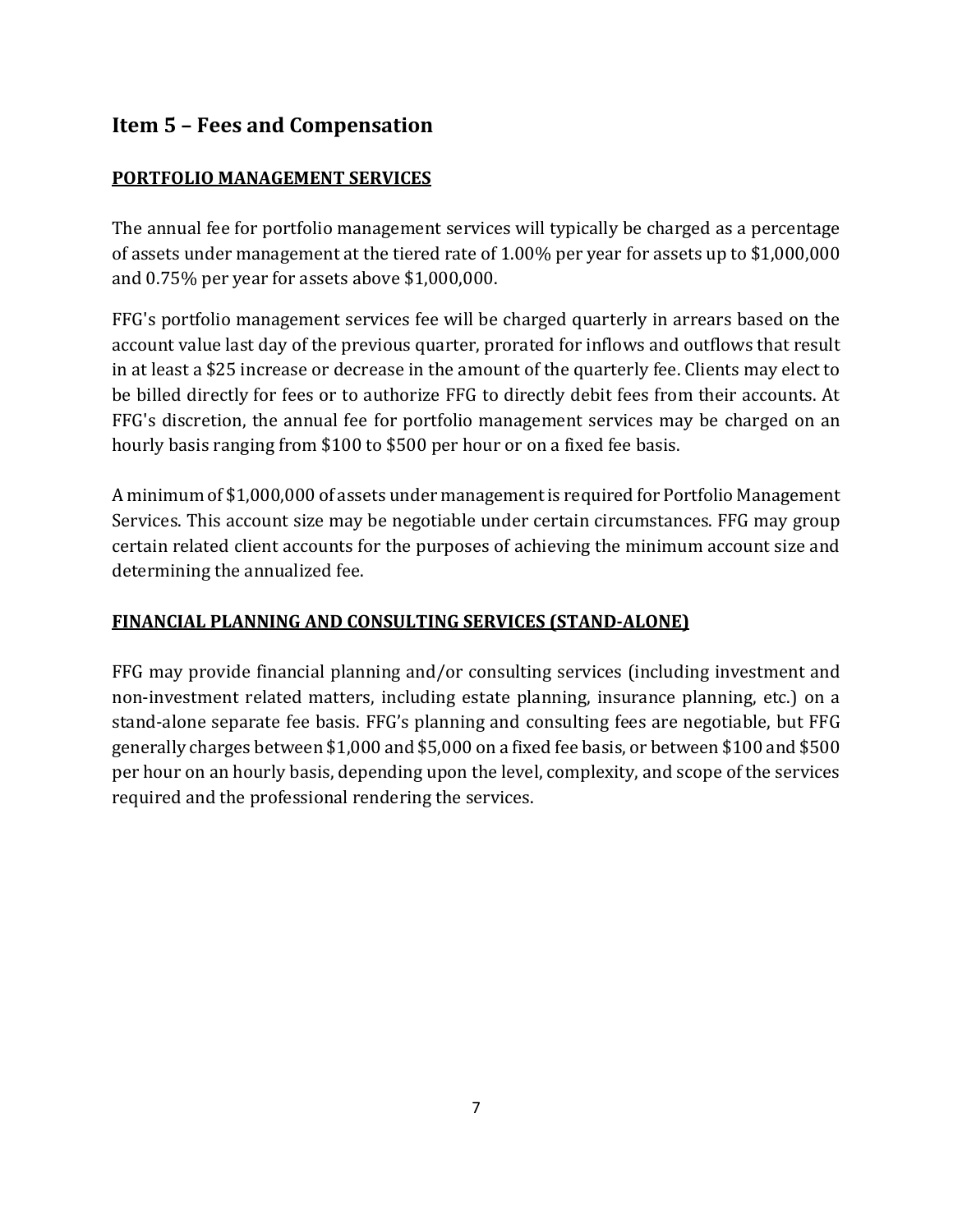#### **GENERAL INFORMATION ABOUT FEES**

In certain circumstances, all fees and account minimums may be negotiable. FFG has fee arrangements with preexisting clients for portfolio management services, which differ from the above fee schedule. As result of the above, similarly situated clients could pay different fees and similar advisory services may be available from other investment advisers for similar or lower fees.

A client agreement may be canceled at any time, by either party, for any reason. Upon termination of any account, any prepaid, unearned fees will be promptly refunded, and any earned, unpaid fees will be due and payable.

All fees paid to FFG for investment advisory services are separate and distinct from the fees and expenses charged by mutual funds and ETFs to their shareholders. These fees and expenses are described in each fund's prospectus. These fees will generally include a management fee and other fund expenses. The client should review both the fees charged by the funds and the fees charged by FFG to fully understand the total amount of fees to be paid by the client and to evaluate the advisory services being provided.

In addition to FFGs advisory fees, clients are also responsible for the fees and expenses charged by custodians and imposed by broker dealers. Such fees include, but are not limited to, transaction charges, wire transfer and electronic fund fees, and other fees and taxes on brokerage accounts and securities transactions. Such charges, fees and commissions are exclusive of and in addition to FFG's fee; and FFG shall not receive any portion of these commissions, fees, and costs.

## <span id="page-9-0"></span>**Item 6 – Performance-Based Fees and Side-By-Side Management**

<span id="page-9-1"></span>FFG does not charge any performance-based fees (i.e., fees based on a share of capital gains on or capital appreciation of client assets).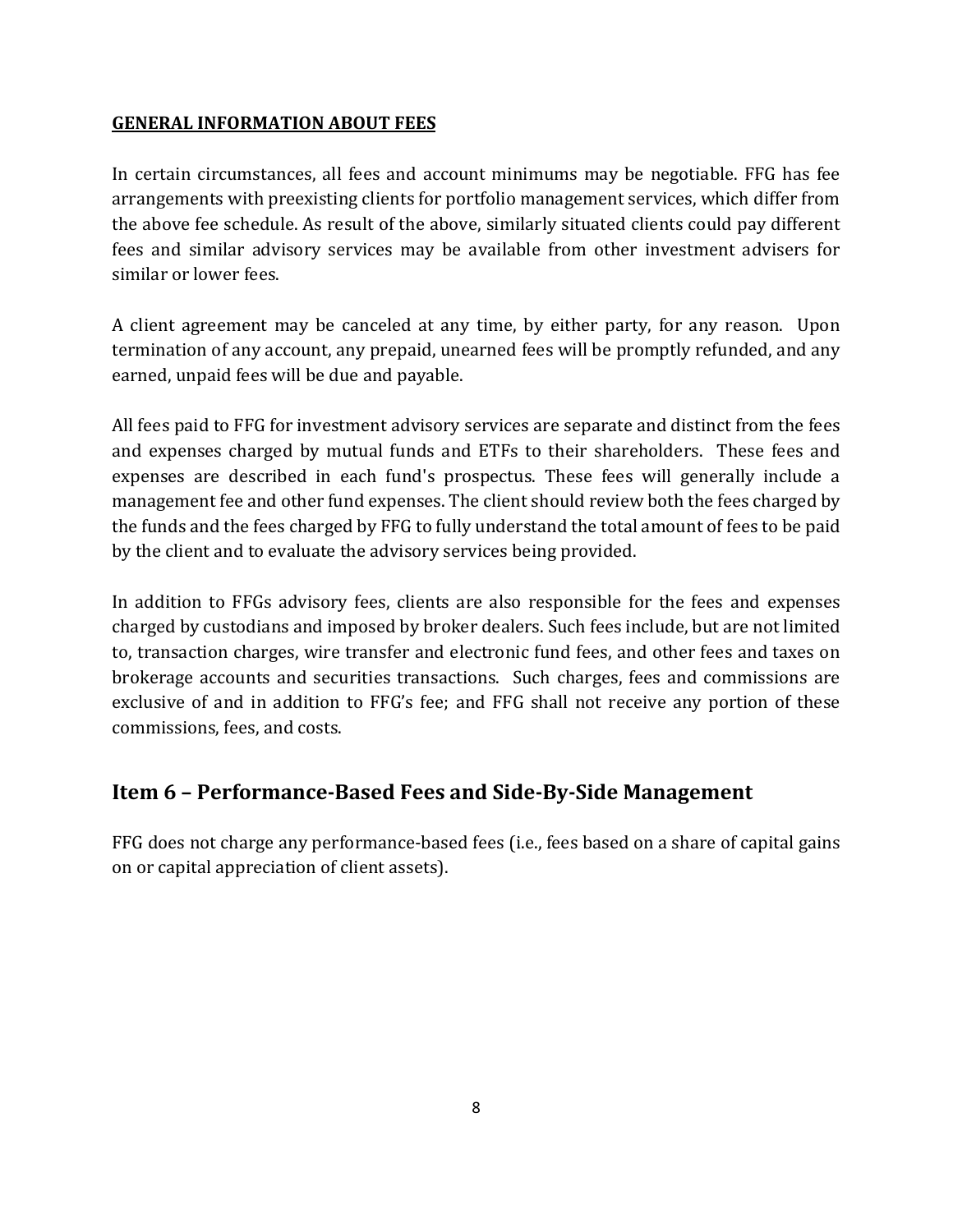# **Item 7 – Types of Clients**

FFG offers a combination of advisory services, where appropriate, to individuals, high net worth individuals, pension and profit sharing plans, trusts, estates, charitable organizations, and corporations or other business entities. A minimum of \$1,000,000 of assets under management is required for Portfolio Management Services. This account size may be negotiable under certain circumstances. FFG, in its sole discretion, may also charge a lesser investment management fee and/or reduce or waive its aggregate relationship minimum based upon certain criteria (i.e. anticipated future earning capacity, anticipated future additional assets, dollar amount of assets to be managed, related accounts, account composition, negotiations with client, etc.). As result of the above, similarly situated clients could pay different fees and similar advisory services may be available from other investment advisers for similar or lower fees.

## <span id="page-10-0"></span>**Item 8 – Methods of Analysis, Investment Strategies and Risk of Loss**

FFG's services are based on long-term investment strategies incorporating the principles of Modern Portfolio Theory. FFG's investment approach is firmly rooted in the belief that markets are "efficient" over periods of time and that investors' long-term returns are determined principally by asset allocation decisions, rather than market timing. FFG recommends diversified portfolios, principally containing actively managed and passive, open end mutual funds to implement this investment strategy.

Although all investments involve risk, FFG's investment advice seeks to limit risk through broad diversification among asset classes and, as appropriate for particular clients the investment in fixed income mutual funds. FFG's investment philosophy is designed for investors who desire a buy and hold strategy. FFG does not recommend frequent trading, which can increase brokerage and other costs and taxes.

Clients may hold or retain other types of assets as well, but FFG will not manage or supervise such assets (i.e., Unmanaged Assets). Unmanaged Assets will be marked as such on statements prepared by FFG. If a client has any concerns about whether a security is an Unmanaged Asset or a managed asset, they should contact FFG.

FFG's strategies do not utilize securities that FFG believes would be classified as having any unusual risks.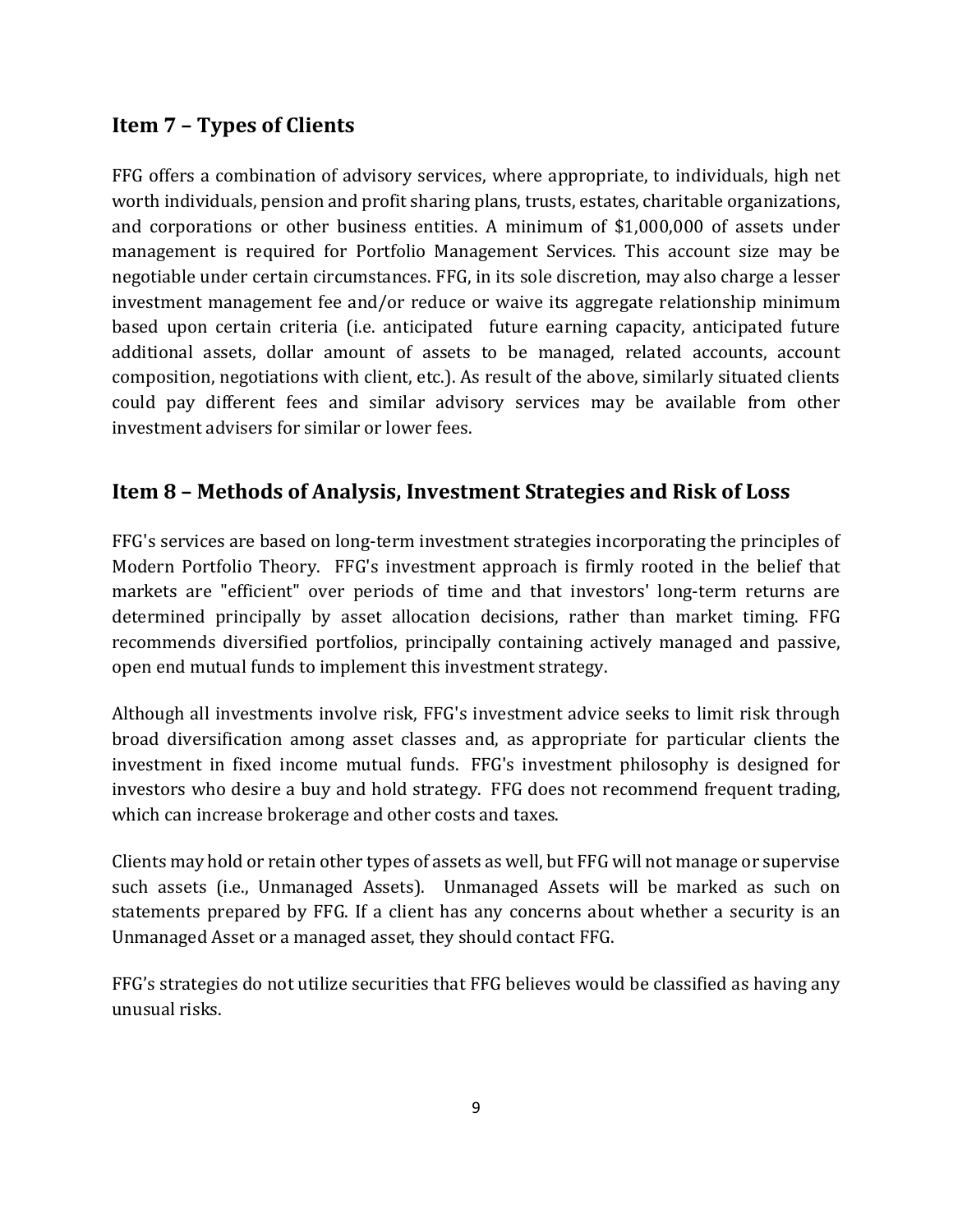### **Analysis of a Client's Financial Situation**

In the development of investment plans for clients, including the recommendation of an appropriate asset allocation, FFG relies on an analysis of the client's financial goals and objectives, current and estimated future resources, and tolerance for risk. Based on an analysis of the above factors, FFG will devise an allocation plan, which may include the allocation of client assets among various FFG strategies. These strategies will typically be based on various asset classes and investment categories, including passive equity, active equity, taxable bond, municipal bond, and alternative investment strategies. FFG's investment strategies are not models. Therefore, even if a client's account is allocated to a particular strategy, the implementation of such strategy may vary across client accounts, based on various factors, including those detailed below.

The aforementioned strategies serve as the "building blocks" of a client's account allocation. While FFG will typically seek to maintain consistency when applying the same investment strategy across multiple client accounts, each client account will be individually analyzed for account composition, tax implications, costs, and other factors when allocating to a particular strategy and when implementing that strategy in a client account. This means that deviations from a core strategy may occur for some clients, particularly when FFG makes changes to a strategy's holdings or weightings.

#### **Risk of Loss**

#### **Investing in securities involves risk of loss that clients should be prepared to bear.**

Past performance is no guarantee of future results. All investments present the risk of loss of principal – the risk that the value of securities (e.g., mutual funds), when sold or otherwise disposed of, may be less than the price paid for the securities. Even when the value of the securities when sold is greater than the price paid, there is the risk that the appreciation will be less than inflation. In other words, the purchasing power of the proceeds may be less than the purchasing power of the original investment.

The mutual funds used by FFG may include funds invested in domestic and international equities, including real estate investment trusts (REITs), domestic and international fixed income securities and commodities. Equity securities may include large capitalization, medium capitalization and small capitalization stocks. Fixed income securities may include investment grade corporate bonds, high yield bonds, municipal bonds, United States government bonds, developed country international bonds, and emerging market bonds. Mutual fund shares invested in fixed income securities are subject to the same interest rate, inflation and credit risks associated with the underlying bond holdings.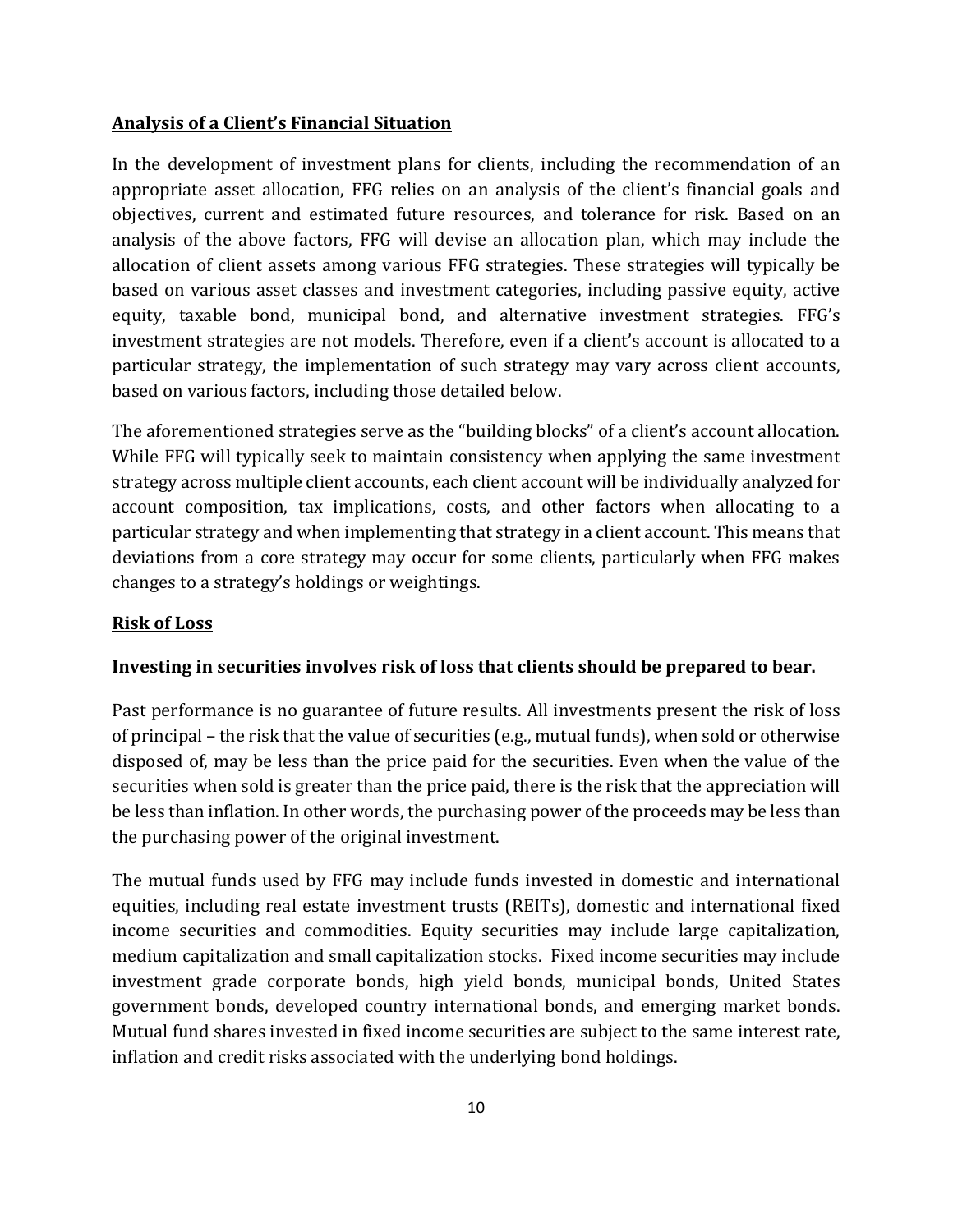Among the riskiest mutual funds currently used in FFG's investment strategies are: small capitalization funds, and international funds.

Certain funds used by FFG may contain international securities. Investing outside the United States involves additional risks, such as currency fluctuations, periods of illiquidity and price volatility. These risks are generally even greater with investments in emerging markets.

<span id="page-12-0"></span>More information about the risks of any particular mutual fund, including information about the risks associated with the specific market sectors, can be found in the fund's prospectus. The following provides a short description of some of the underlying risks associated with the types of investments that FFG uses or recommends:

Market Risk. The price of a security may drop in reaction to tangible and intangible events and conditions. This type of risk may be caused by external factors (such as economic or political factors), but may also be incurred because of a security's specific underlying investments. Additionally, each security's price can fluctuate based on market movement, which may or may not be due to the security's operations or changes in its true value. For example, political, economic and social conditions may trigger market events which are temporarily negative, or temporarily positive.

Unsystematic Risk. Unsystematic risk is the company-specific or industry-specific risk in a portfolio that the investor bears. Unsystematic risk is typically addressed through diversification. However, as indicated above, diversification does not guarantee better performance and cannot eliminate the risk of investment losses.

Value Investment Risk. Value stocks may perform differently from the market as a whole and following a value-oriented investment strategy may cause a portfolio to underperform growth stocks.

Growth Investment Risk. Prices of growth stocks tend to be higher in relation to their companies' earnings and may be more sensitive to market, political and economic developments than other stocks, making their prices more volatile.

Small Company Risk. Securities of small companies are often less liquid than those of large companies and this could make it difficult to sell a small company security at a desired time or price. As a result, small company stocks may fluctuate relatively more in price. In general, small capitalization companies are more vulnerable than larger companies to adverse business or economic developments and they may have more limited resources.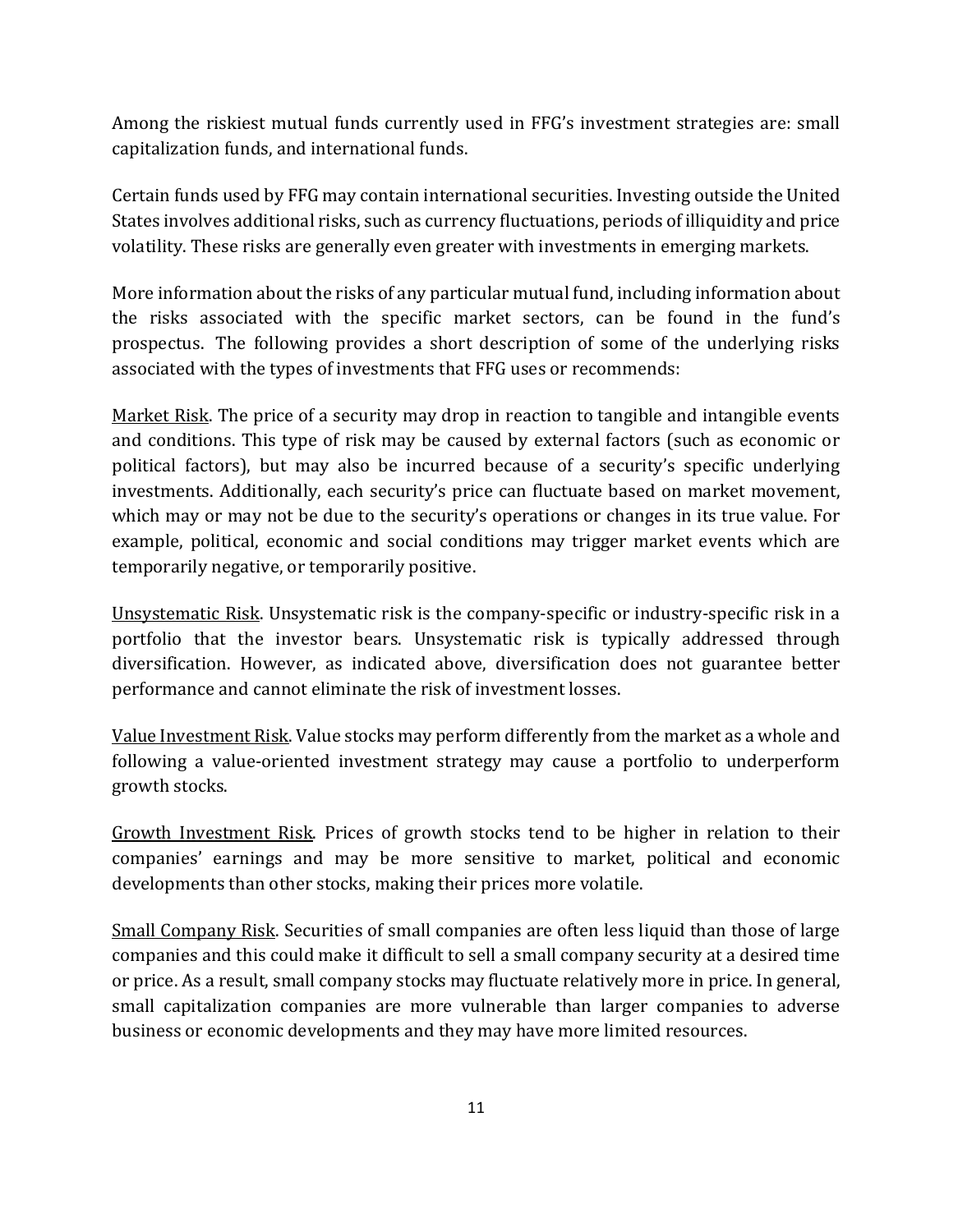Interest Rate Risk. Fixed income securities and fixed income-based securities are subject to interest rate risk because the prices of fixed income securities tend to move in the opposite direction of interest rates. When interest rates rise, fixed income security prices tend to fall. When interest rates fall, fixed income security prices tend to rise. In general, fixed income securities with longer maturities are more sensitive to these price changes.

Inflation Risk. When any type of inflation is present, a dollar at present value will not carry the same purchasing power as a dollar in the future, because that purchasing power erodes at the rate of inflation.

Reinvestment Risk. Future proceeds from investments may have to be reinvested at a potentially lower rate of return (i.e. interest rate), which primarily relates to fixed income securities.

Credit Risk. The issuer of a security may be unable to make interest payments and/or repay principal when due. A downgrade to an issuer's credit rating or a perceived change in an issuer's financial strength may affect a security's value and impact performance. Credit risk is considered greater for fixed income securities with ratings below investment grade. Fixed income securities that are below investment grade involve higher credit risk and are considered speculative.

Call Risk. During periods of falling interest rates, a bond issuer will call or repay a higheryielding bond before its maturity date, forcing the investment to reinvest in bonds with lower interest rates than the original obligations.

Regulatory Risk. Changes in laws and regulations from any government can change the market value of companies subject to such regulations. Certain industries are more susceptible to government regulation. For example, changes in zoning, tax structure or laws may impact the return on investments.

Mutual Fund Risk. Mutual funds are operated by investment companies that raise money from shareholders and invest it in stocks, bonds, and/or other types of securities. Each fund will have a manager that trades the fund's investments in accordance with the fund's investment objective. Mutual funds charge a separate management fee for their services, so the returns on mutual funds are reduced by the costs to manage the funds. While mutual funds generally provide diversification, risks can be significantly increased if the fund is concentrated in a particular sector of the market. Mutual funds come in many varieties. Some invest aggressively for capital appreciation, while others are conservative and are designed to generate income for shareholders. In addition, the client's overall portfolio may be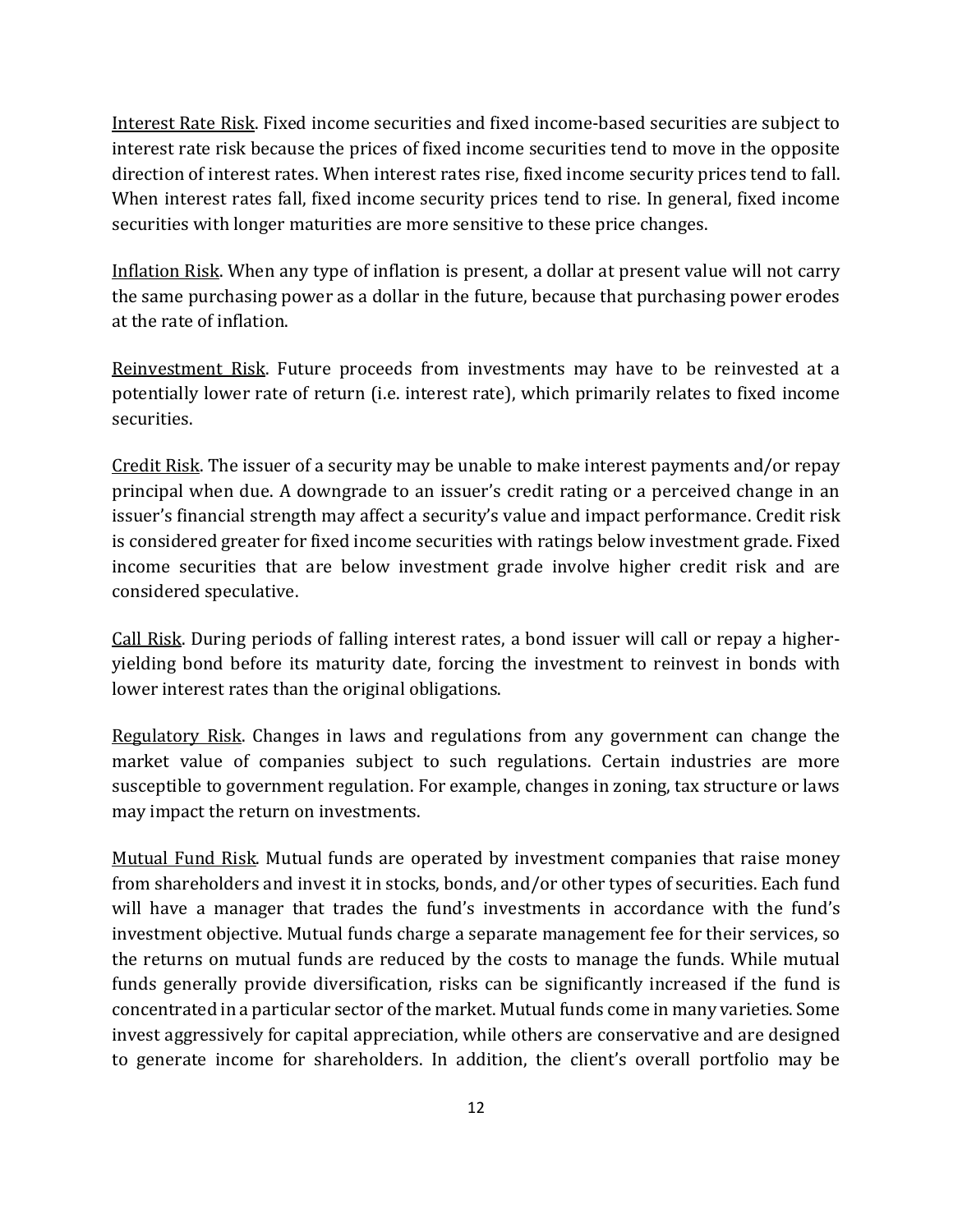affected by losses of an underlying fund and the level of risk arising from the investment practices of an underlying fund (such as the use of derivatives).

Exchange Traded Fund Risk. ETFs are marketable securities that are designed to track, before fees and expenses, the performance or returns of a relevant index, commodity, bonds or basket of assets, like an index fund. Unlike mutual funds, ETFs trade like common stock on a stock exchange. ETFs experience price changes throughout the day as they are bought and sold. In addition to the general risks of investing, there are specific risks to consider with respect to an investment in ETFs, including, but not limited to: (i) an ETF's shares may trade at a market price that is above or below its net asset value; (ii) the ETF may employ an investment strategy that utilizes high leverage ratios; or (iii) trading of an ETF's shares may be halted if the listing exchange's officials deem such action appropriate, the shares are delisted from the exchange, or the activation of market-wide "circuit breakers" (which are tied to large decreases in stock prices) halts stock trading generally.

## **Item 9 – Disciplinary Information**

<span id="page-14-0"></span>FFG does not have any legal or disciplinary events to disclose that are material to a client's or prospective client's evaluation of its advisory business or the integrity of its management.

## **Item 10 – Other Financial Industry Activities and Affiliations**

<span id="page-14-1"></span>Neither FFG, nor its representatives, are registered or have an application pending to register: as a broker-dealer or a registered representative of a broker-dealer; as a futures commission merchant, commodity pool operator, a commodity trading advisor, or a representative of the foregoing. FFG does not have any relationship or arrangement that is material to its advisory business or to its clients with any related person. FFG does not receive, directly or indirectly, compensation from investment advisors that it recommends or selects for its clients.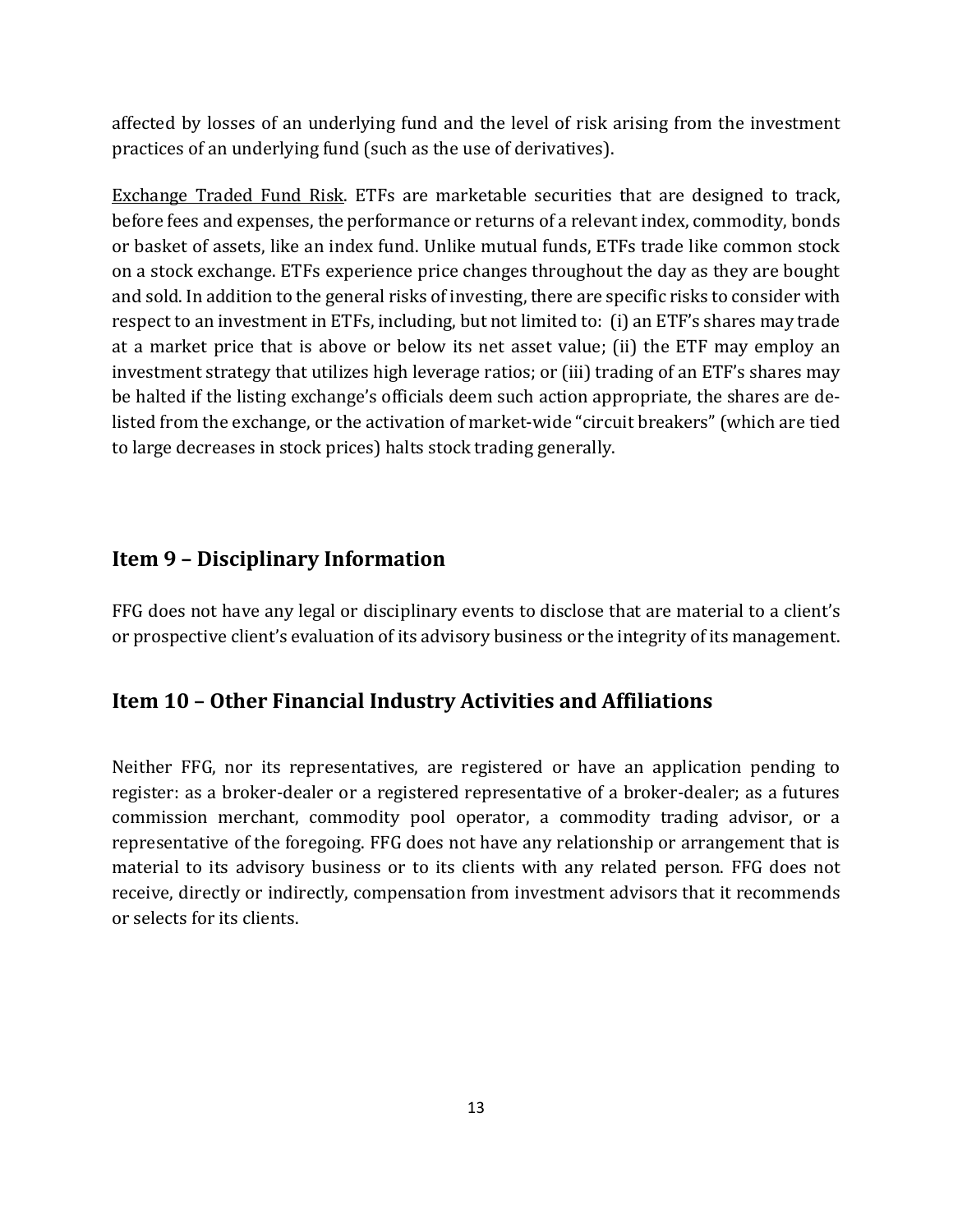# **Item 11 – Code of Ethics**

FFG has adopted a Code of Ethics for all supervised persons of the firm describing its high standard of business conduct and fiduciary duty to its clients. The Code of Ethics stresses that no person employed by FFG shall prefer his/her own interests to those of advisory clients.

The Code of Ethics includes provisions relating to the confidentiality of client information, a prohibition on insider trading, restrictions on the acceptance of significant gifts, the reporting of certain gifts and business entertainment items, and personal securities trading procedures, among other things. All supervised persons of FFG must acknowledge the terms of the Code of Ethics annually, or as amended.

Neither FFG nor its employees recommend, buy, or sell any securities for client accounts in which it has a material financial interest. FFG's employees and persons associated with FFG are required to follow FFG's Code of Ethics. Subject to satisfying this policy and applicable laws, officers, directors and employees of FFG may trade for their own accounts in securities which are recommended, bought, or sold for FFG's clients.

The Code of Ethics is designed to assure that the personal securities transactions, activities and interests of the employees of FFG will not interfere with (i) making decisions in the best interest of advisory clients and (ii) implementing such decisions while, at the same time, allowing employees to invest for their own accounts. Under the Code certain classes of securities have been designated as exempt transactions, based upon a determination that the purchase and sale of these securities by employees would not materially interfere with the best interest of FFG's clients. Mutual funds are treated as exempt transactions.

<span id="page-15-0"></span>In addition, the Code requires pre-clearance of some transactions. Employee trading is continually monitored under the Code of Ethics, and to reasonably prevent conflicts of interest between FFG and its clients. Clients or prospective clients may request a copy of the Code of Ethics by contacting FFG's Chief Compliance Officer, Seth B. Fierston.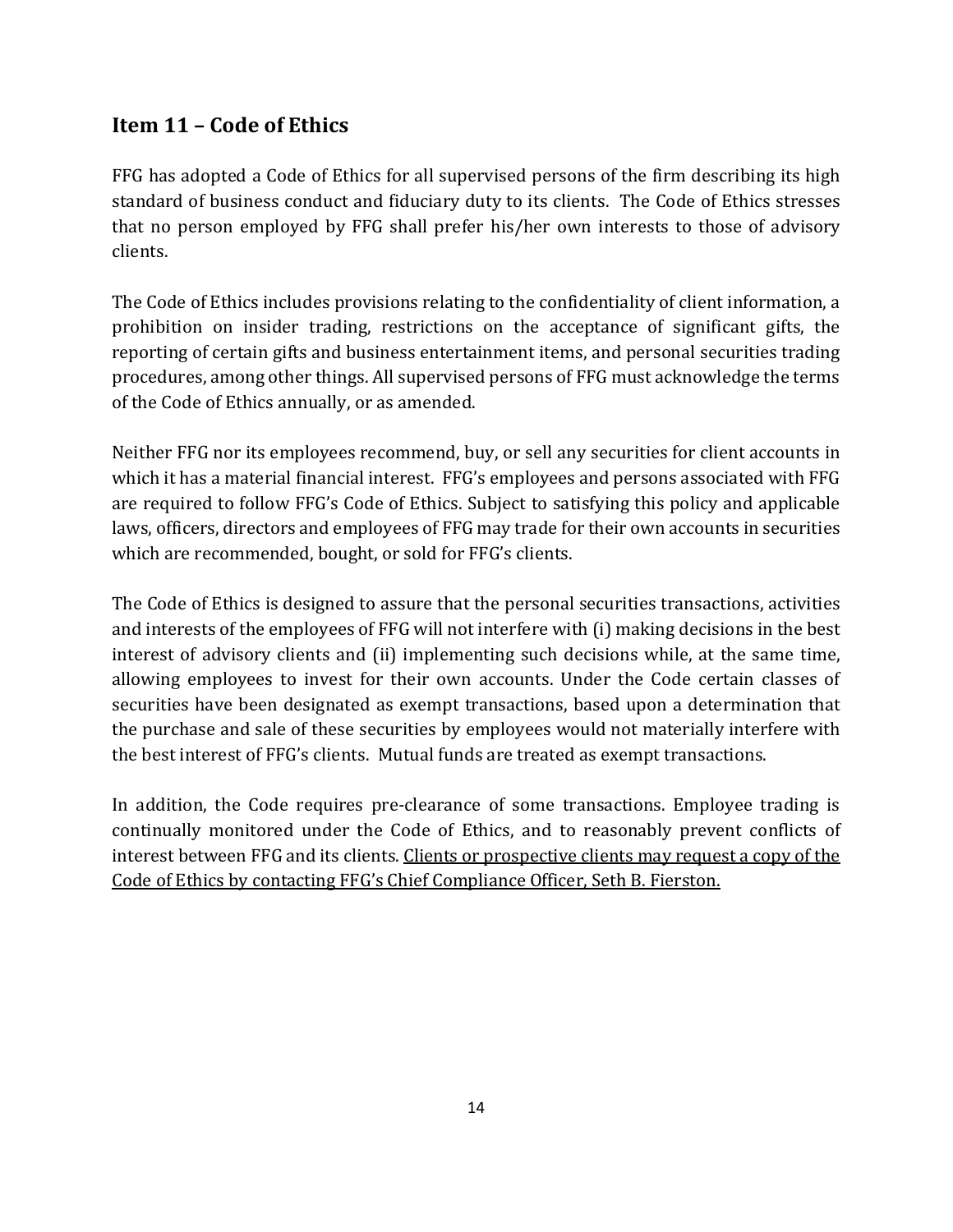### **Item 12 – Brokerage Practices**

#### **Brokerage Practices**

Upon client request, FFG generally recommends that investment advisory accounts be maintained with Schwab as broker-dealer/custodian. Before engaging FFG to provide investment management services, the client will be required to enter into a formal Investment Advisory Agreement with FFG setting forth the terms and conditions under which FFG shall advise on the client's assets, and a separate custodial/clearing agreement with each designated broker-dealer/custodian. Depending on which custodian clients select to maintain their account, they may experience differences in customer service, transaction timing, the availability of sweep account vehicles and money market funds, and other aspects of investing.

Factors that FFG considers in recommending Schwab (or any other broker-dealer/custodian to clients) include historical relationship with FFG, financial strength, reputation, execution capabilities, pricing, research, and service. Although the commissions and/or transaction fees paid by FFG's clients (to the extent that such transaction fees and commissions are payable) shall conform to FFG's duty to seek best execution, a client may pay a transaction fee that is higher than another qualified broker-dealer might charge to effect the same transaction where FFG determines, in good faith, that the transaction fee is reasonable. In seeking best execution, the determinative factor is not the lowest possible cost, but whether the transaction represents the best qualitative execution, taking into consideration the full range of a broker-dealer's services, including the value of research provided, execution capability, commission rates, and responsiveness. Accordingly, although FFG will seek competitive rates, it may not necessarily obtain the lowest possible commission rates for client account transactions. The brokerage commissions or transaction fees charged by the designated broker-dealer/custodian are exclusive of, and in addition to, FFG's investment advisory fee.

#### **Research and Additional Benefits**

Although not a material consideration when determining whether to recommend that a client utilize the services of a particular broker-dealer/custodian, FFG receives from Schwab (or could receive from other broker-dealer/custodians, unaffiliated investment managers, vendors, investment platforms, and/or product/fund sponsors) without cost (and/or at a discount) support services and/or products, certain of which assist FFG to better monitor and service client accounts maintained at such institutions. The support services that FFG receives can include: investment-related research, pricing information and market data, software and other technology that provide access to client account data, compliance and/or practice management-related publications, discounted or free consulting services,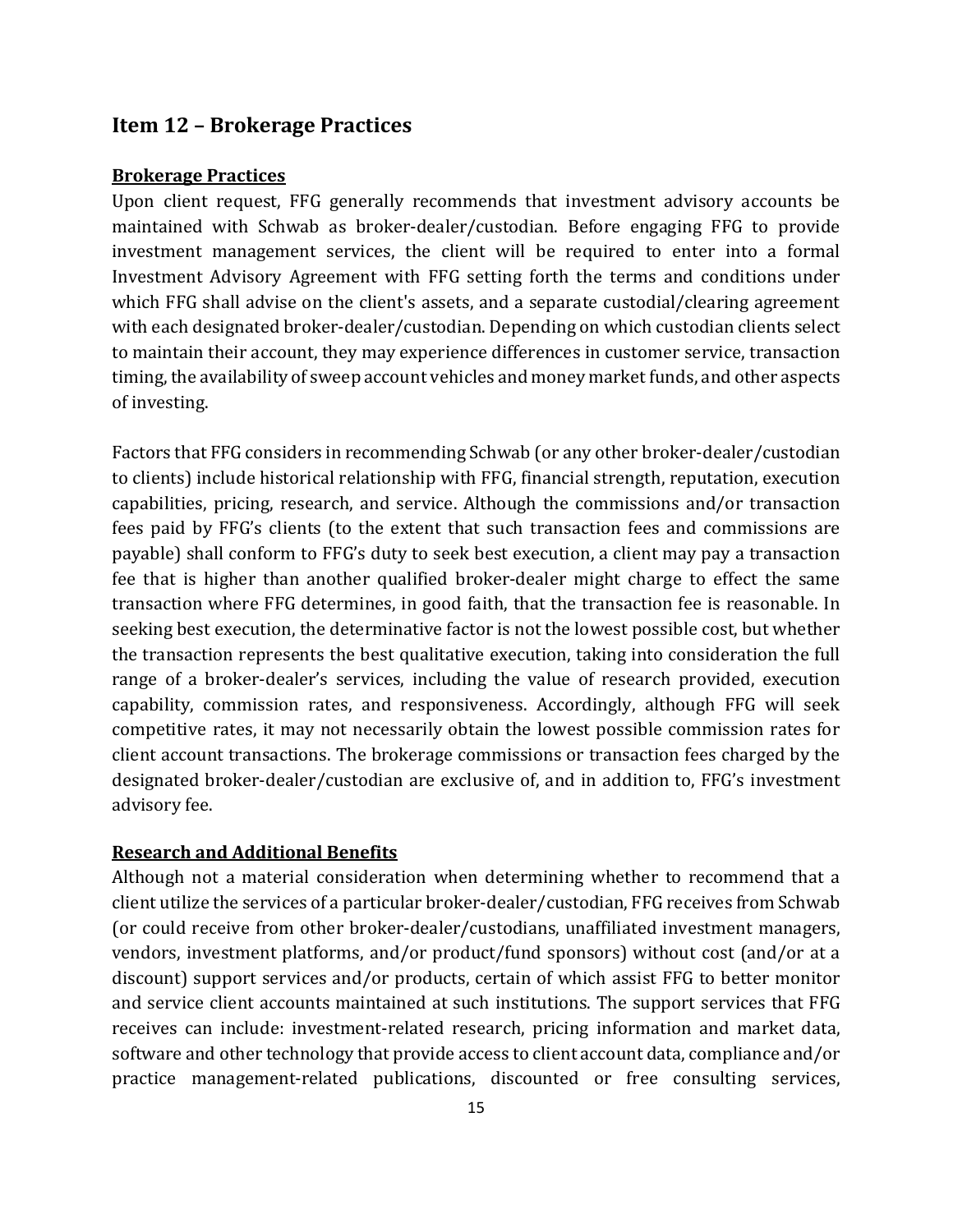discounted and/or free travel and attendance at conferences, meetings, and other educational and/or social events (which can also include transportation and lodging), marketing support, computer hardware and/or software and/or other products used by FFG in furtherance of its investment advisory business operations. As referenced above, some of the support services and/or products that FFG can receive may assist FFG in managing and administering client accounts. Others do not directly provide such assistance, but rather assist FFG to manage and further develop its business enterprise. The receipt of these support services and products presents a conflict of interest, because FFG has the incentive to recommend that clients utilize Schwab as a broker-dealer/custodian based upon its interest in continuing to receive the above-described support services and products, rather than based on a client's particular need. However, FFG's clients do not pay more for investment transactions effected and/or assets maintained at Schwab as a result of this arrangement. There is no corresponding commitment made by FFG to Schwab or any other entity to invest any specific amount or percentage of client assets in any specific mutual funds, securities or other investment products as a result of the above arrangements. FFG's Chief Compliance Officer, Seth B. Fierston, remains available to address any questions that a client or prospective client may have regarding the above arrangements and the conflicts of interest presented.

Directed Brokerage. FFG generally does not accept directed brokerage arrangements (when a client requires that account transactions be effected through a specific broker-dealer). In such client directed arrangements, the client will negotiate terms and arrangements for their account with that broker-dealer, and FFG will not seek better execution services or prices from other broker-dealers or be able to "batch" the client's transactions for execution through other broker-dealers with orders for other accounts managed by FFG. As a result, a client should expect to pay higher commissions or other transaction costs or greater spreads, or receive less favorable net prices, on transactions for the account than would otherwise be the case. In the event that the client directs FFG to effect securities transactions for the client's accounts through a specific broker-dealer, the client acknowledges that such direction will generally cause the accounts to incur higher commissions or transaction costs than the accounts would otherwise incur had the client determined to effect account transactions through alternative clearing arrangements that may be available through FFG. Higher transaction costs adversely impact account performance. Transactions for directed accounts will generally be executed following the execution of portfolio transactions for nondirected accounts.

Order Aggregation. The vast majority of transactions effected by FFG for client accounts are open-end mutual funds. Transactions for each client account generally will be effected independently, unless FFG decides to purchase or sell the same securities for several clients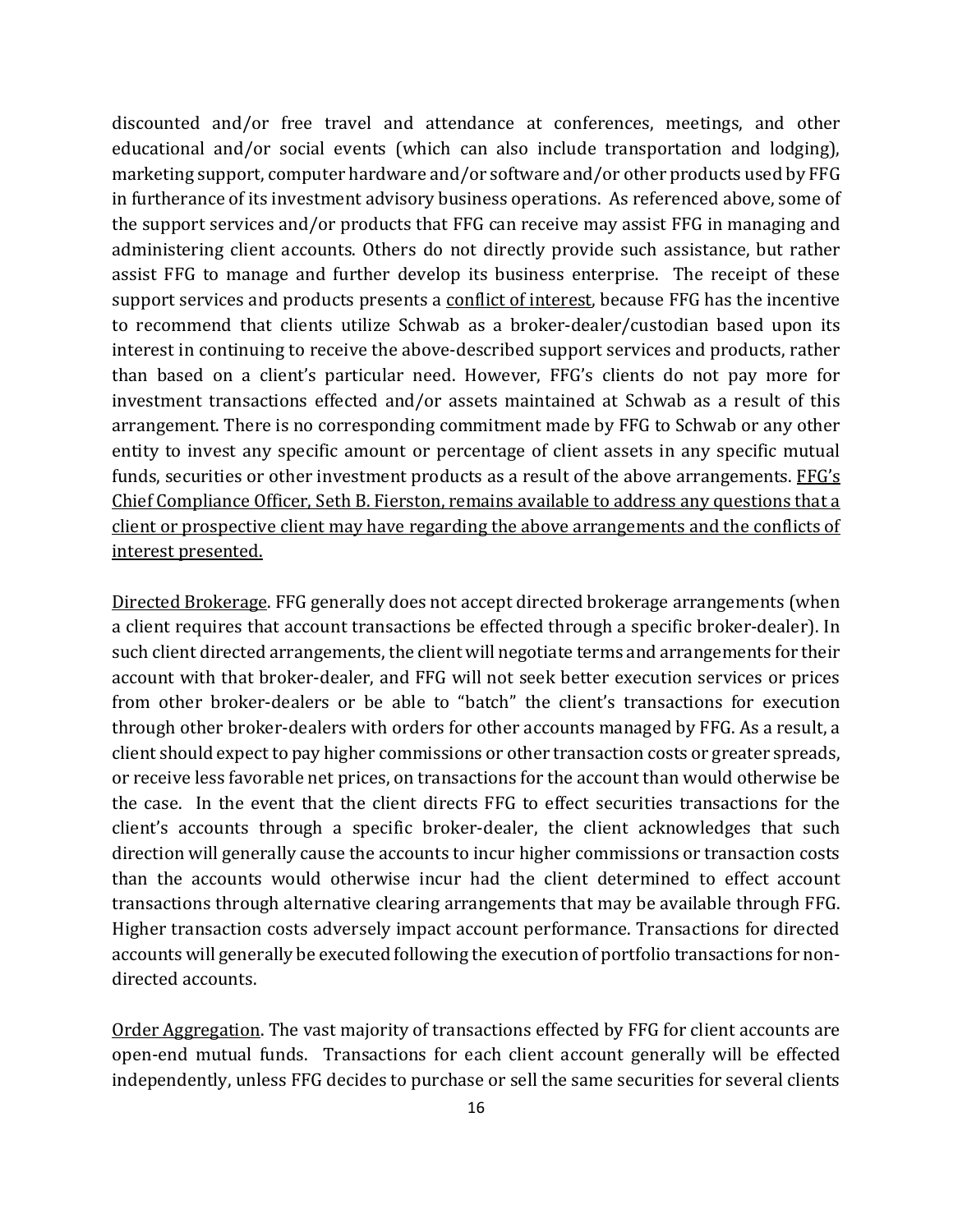at approximately the same time. FFG may (but is not obligated to) combine or "bunch" such orders to seek best execution, to negotiate more favorable commission rates or to allocate equitably among FFG's clients differences in prices and commissions or other transaction costs that might have been obtained had such orders been placed independently. Under this procedure, transactions will be averaged as to price and will be allocated among clients in proportion to the purchase and sale orders placed for each client account on any given day. FFG shall not receive any additional compensation or remuneration as a result of such aggregation.

## <span id="page-18-0"></span>**Item 13 – Review of Accounts**

While the underlying securities within Portfolio Management Services accounts are continuously monitored, the accounts are reviewed at least quarterly by Brian S. Fierston or Seth B. Fierston, each Co-Presidents of FFG.

Accounts are reviewed in the context of each client's stated investment objectives and guidelines. More frequent reviews may be triggered by material changes in variables such as the client's individual circumstances, the market, or the political / economic environment. In addition to the statements and confirmations of transactions that Portfolio Management Services clients receive from their broker dealer, FFG provides quarterly reports summarizing account performance, balances and holdings. FFG's principals and advisory representatives are also available to consult with the client and meetings can be scheduled to address client questions.

# <span id="page-18-1"></span>**Item 14 – Client Referrals and Other Compensation**

As referenced in Item 12 above, FFG receives certain economic benefits from Schwab including support services or products without cost or at a discount. FFG's clients do not pay more for investment transactions effected and/or assets maintained at Schwab as result of this arrangement. There is no corresponding commitment made by FFG to Schwab or any other entity to invest any specific amount or percentage of client assets in any specific mutual funds, securities or other investment products because of the above arrangements. FFG's Chief Compliance Officer, Seth B. Fierston, remains available to address any questions that a client or prospective client may have regarding the above arrangement and the conflicts of interest presented.

FFG does not engage solicitors, nor does it compensate any person or entity for client referrals.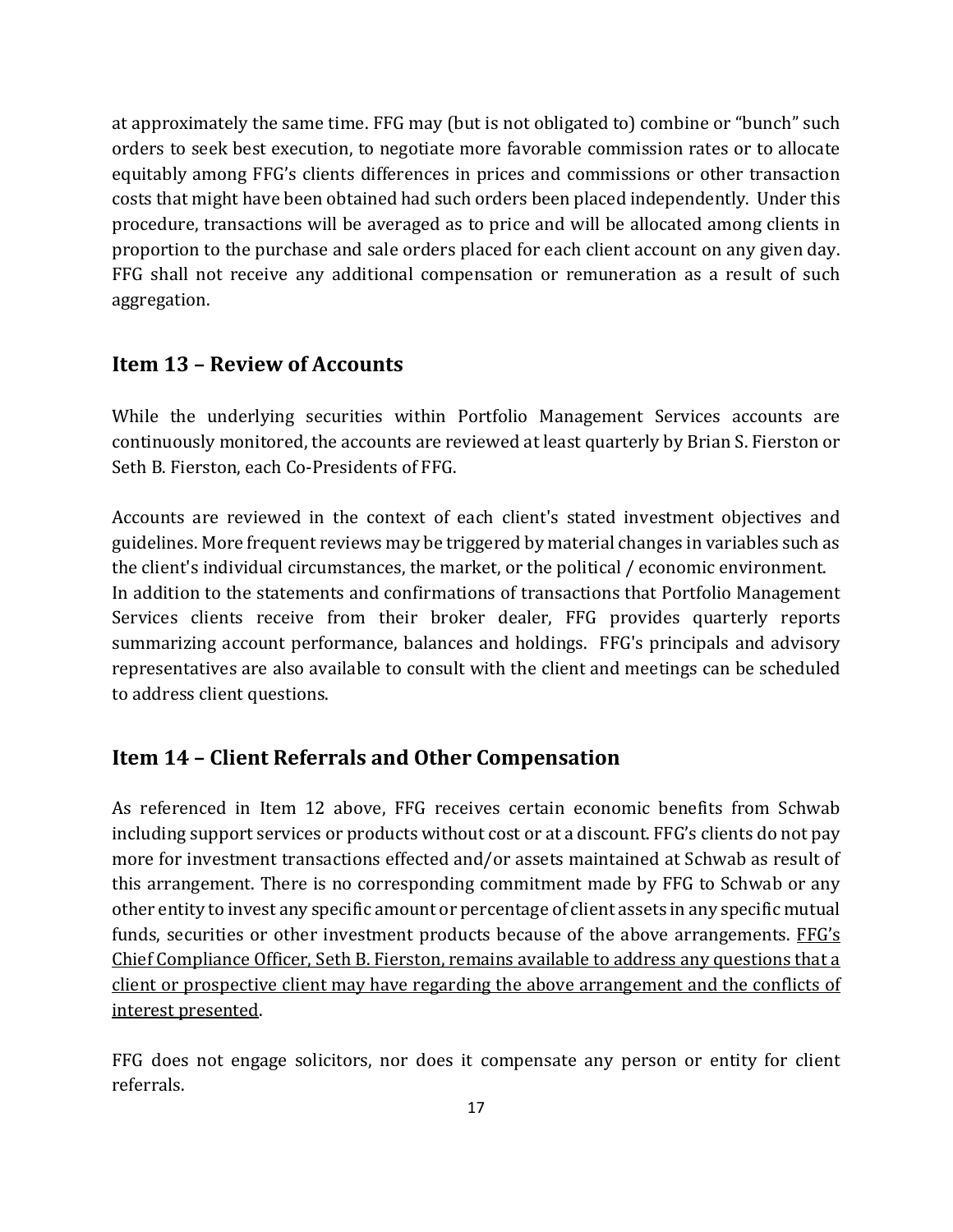# <span id="page-19-0"></span>**Item 15 – Custody**

Clients should receive at least quarterly statements from Schwab, a qualified custodian (or any other qualified custodian maintaining client assets), that holds and maintains client's investment assets.

FFG urges clients to carefully review such statements and compare such official custodial records to the account statements that FFG provides. FFG's statements may vary from custodial statements based on accounting procedures, reporting dates, or valuation methodologies of certain securities.

FFG engages in practices and services on behalf of its clients that require disclosure at ADV Part 1, Item 9. Some of the practices and services subject the affected account(s) to an annual surprise CPA examination in accordance with Rule 206(4)-2 under the Investment Advisers Act of 1940. In addition, certain clients have signed asset transfer authorizations which permit the qualified custodian to rely upon instructions from FFG to transfer client funds to "third parties." These arrangements are also reflected at ADV Part 1, Item 9, but in accordance with the guidance provided in the SEC's February 21, 2017 Investment Adviser Association No-Action Letter, the affected accounts are not subjected to an annual surprise CPA examination. FFG's Chief Compliance Officer, Seth B. Fierston, remains available to address any questions that a client or prospective client may have regarding custody related issues.

## <span id="page-19-1"></span>**Item 16 – Investment Discretion**

FFG requests discretionary authority from the client at the outset of an advisory relationship to select the identity and amount of securities to be bought or sold. In all cases, however, such discretion is to be exercised in a manner consistent with the stated investment objectives for the particular client account.

<span id="page-19-2"></span>Any limitations / restrictions on this discretionary authority shall be made in writing and provided to FFG by the client. Clients may change/amend these limitations /restrictions as required. Such amendments must be submitted in writing.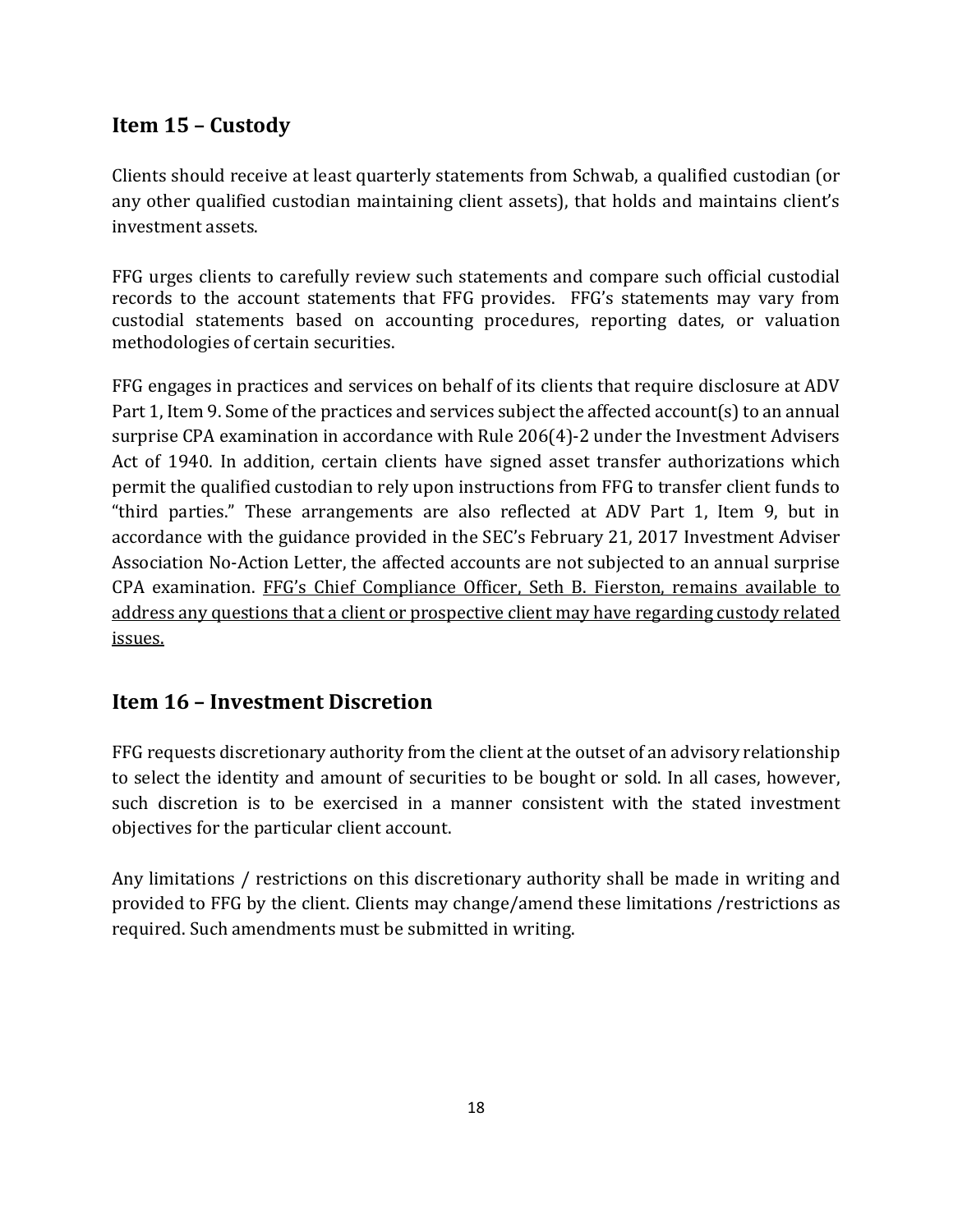## **Item 17 – Voting Client Securities**

Advisory clients may delegate their proxy voting authority to FFG. Alternatively, clients may, at their election, choose to receive proxies related to their own accounts, in which case FFG may consult with clients as requested. When FFG is given discretion to vote the proxies on behalf of its clients, it will vote those proxies in the best interests of its clients and in accordance with FFG's established policies and procedures.

FFG will only vote proxies for securities it "manages" for clients pursuant to its discretionary authority and not any "Unmanaged Assets." Since FFG does not manage individual stocks that are held in client accounts, the proxies for these securities will not be voted by FFG.

Clients who maintain individual securities in their accounts with FFG have three options: 1) FFG can set up a separate account for the client to hold the individual securities and code the account so that the proxies are sent to the client; 2) FFG can change the existing coding on their account so that the client is responsible for voting the proxies for all of the assets held in the account; or 3) the client can delegate the responsibility of voting the proxies to FFG, knowing that FFG will not be voting the proxies of their individual securities.

If FFG becomes aware of a material conflict of interest, which might reasonably bring into question FFG's objectivity in voting a client's proxy, FFG will inform any affected client of that conflict in advance and mutually agree upon an acceptable manner of handling the conflict. FFG will not vote a proxy involving a material conflict of interest unless the client has approved FFG's actions in advance.

Clients may request, in writing, information on how proxies for their shares were voted. If any client requests a copy of FFG's complete proxy policies and procedures or how FFG voted proxies for his/her account(s), FFG will promptly provide such information to the client.

FFG will not be responsible and each client has the right and responsibility to take any actions with respect to any legal proceedings, including without limitation, bankruptcies and shareholder litigation, and the right to initiate or pursue any legal proceedings, including without limitation, shareholder litigation, including with respect to transactions, securities or other investments held in the client's account or the issuers thereof. FFG is not obligated to render any advice or take any action on a client's behalf with respect to securities or other property held in the client's account, or the issuers thereof, which become the subject of any legal proceedings, including without limitation, bankruptcies and shareholder litigation, to which any securities or other investments held or previously held in the account, or the issuers thereof, become subject. In addition, FFG is not obligated to initiate or pursue any